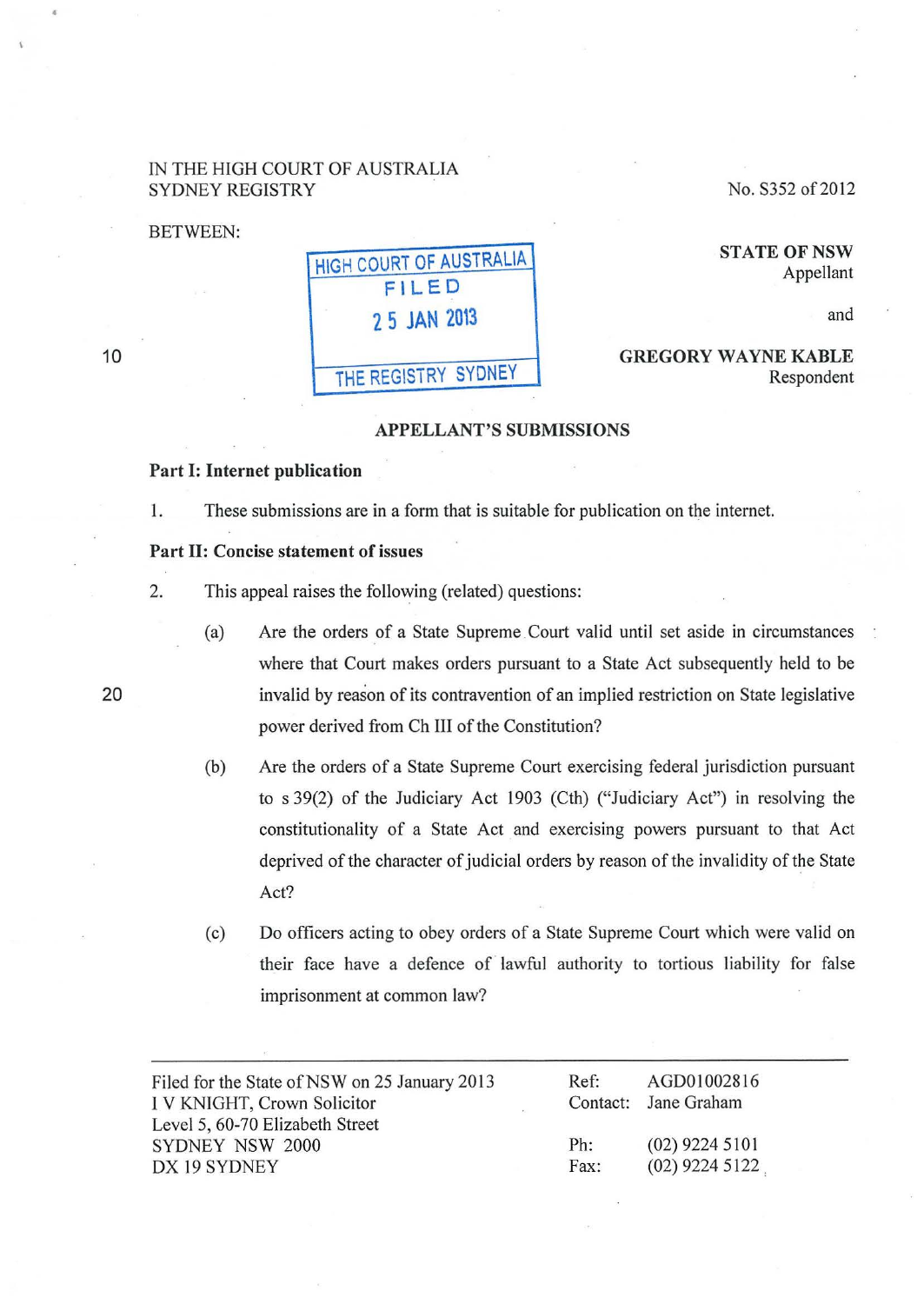#### **Part III: Section 78B of the Judiciary Act**

- 3. The appellant filed and served notices in compliance with s 788 of the Judiciary Act on 19 December 2012.
- 4. The appellant notes that the respondent has filed a notice of contention and that a notice under s 788 of the Judiciary Act has been filed and served in relation to the notice of contention.

#### **Part IV: Citation of reasons for judgment**

5. The reasons for judgment of Hoeben J in the Supreme Court of NSW have been reported as Kable v New South Wales (2010) 203 A Crim R 66. The reasons for judgment of the NSW Court of Appeal ([2012] NSWCA 243) have not been reported.

#### **Part V: Facts**

10

20

- 6. The respondent pleaded guilty to the manslaughter of his wife, which took place on 5 September 1989. He was charged with murder but the prosecution accepted a plea of guilty to manslaughter on the basis of diminished responsibility. On I August 1990 the respondent was sentenced to total terms of imprisonment of five years and four months. The terms expired on 4 January 1995.
- 7. While in prison the respondent wrote a series of threatening letters. As a result of the threats made in the letters, the respondent was charged before Magistrate Kok on 29 December 1994 with 14 contraventions of s 85S of the Crimes Act 1914 (Cth) ("Crimes Act"). The chronology provided by the parties to the Court of Appeal in 1995 indicated that these 14 charges were additional to three prior charges under s 85S: Kable v Director of Public Prosecutions (1995) 36 NSWLR 374 at 391-392. Warrants issued in December, January and February 1995 required the respondent to be kept in remand. The final warrant expired on 7 March 1995.
	- 8. The Community Protection Act 1994 (NSW) ("CP Act") was proclaimed on 9 December 1994. In the form ultimately enacted, it applied to the respondent only. It purported to authorise applications by the Director of Public Prosecutions ("DPP") to the Supreme Court for a preventative detention order, for a maximum of six months, if the Court were satisfied that the respondent was more likely than not to commit a serious act of violence and that it was appropriate for the protection of a particular person or the community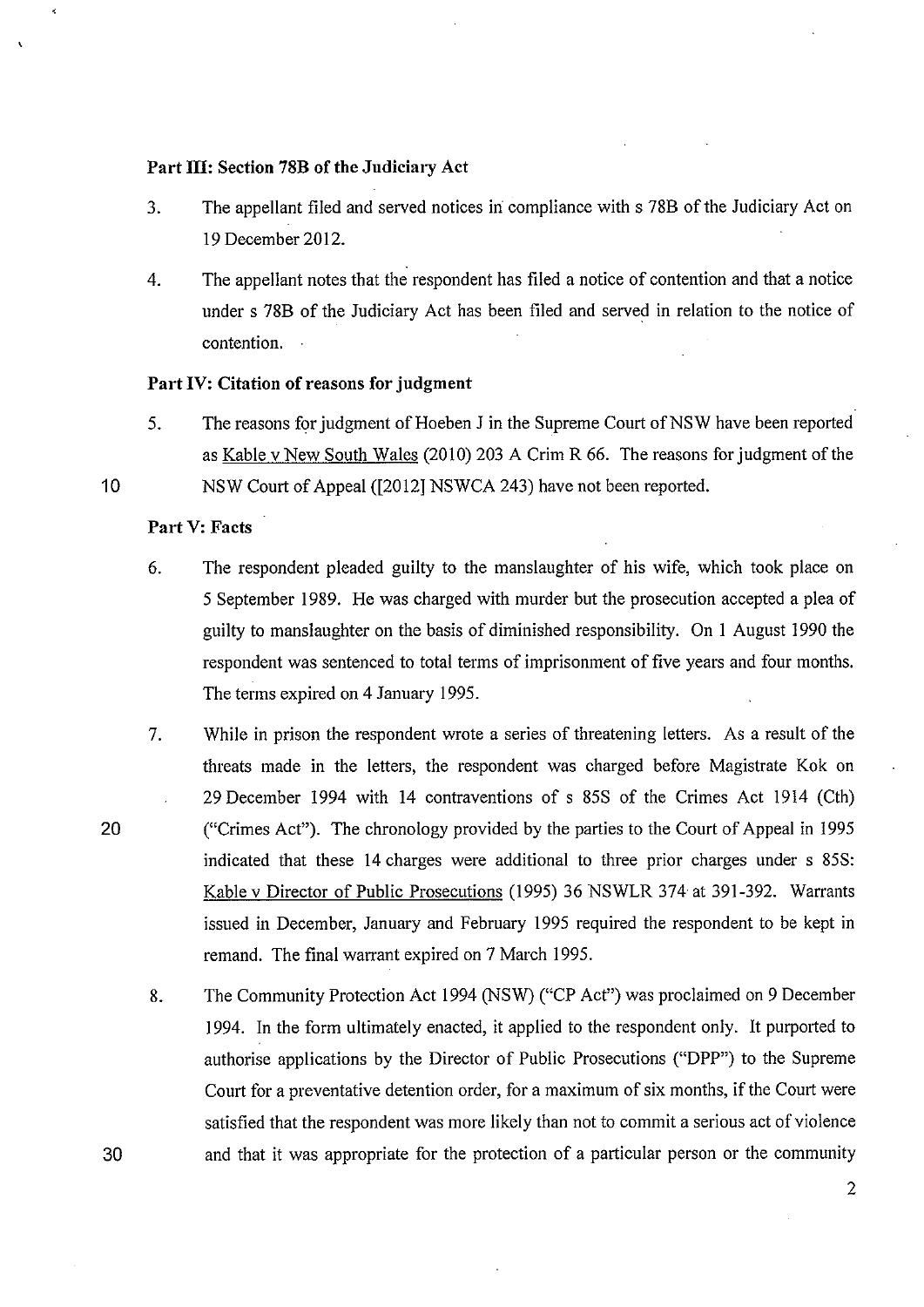generally that he be held in custody: s 5. It also purported to authorise applications for interim detention orders: s 7. ·

- 9. On 13 December 1994 the DPP commenced proceedings in the Supreme Court of NSW seeking an interim order that the respondent be detained for three months pursuant to s 7 of the CP Act, an order that he be medically examined and an order that he be detained in prison for six months pursuant to s 5 of the CP Act.
- 10. A constitutional challenge to the CP Act, based on the infringement by the CP Act of fundamental human rights, was rejected by Spender AJ on 19 December 1994. His Honour declined to stay the proceedings: Director of Public Prosecutions v Kable (1994) 75 A Crim R 428.
- 11. The DPP's application for an interim detention order pursuant to s 7 of the CP Act was heard by Hunter J on 22 and 23 December 1994. On 30 December 1994 his Honour rejected constitutional challenges based on s 109 inconsistency, a constitutional right to equality and a constitutional prohibition on detention other than subsequent to conviction. Justice Hunter made an interim order for the respondent's detention. His order was not the subject of appeal.
- 12. Justice Levine heard the DPP's application for an order under s 5 of the CP Act over 13 days between 9 January and 7 February 1995. The same constitutional challenges as had been rejected by Hunter J were brought. There was also extensive lay and expett evidence. On 23 February 1995 Levine J rejected those challenges and made an order for preventative detention of the respondent for six months pursuant to the CP Act. The order sealed by the Supreme Court of NSW at the time was erroneously dated "23 February 1994", but the actual date of the order is plain from the face of order 1. Justice Levine's order was appealed. The NSW Court of Appeal dismissed the appeal on 9 May 1995: Kable v Director of Public Prosecutions (1995) 36 NSWLR 374.
	- 13. On 12 April 1995, as a result of the pending proceedings under the CP Act, Magistrate Heagney permanently stayed the respondent's prosecution for 15 alleged contraventions of s 85S of the Crimes Act.

10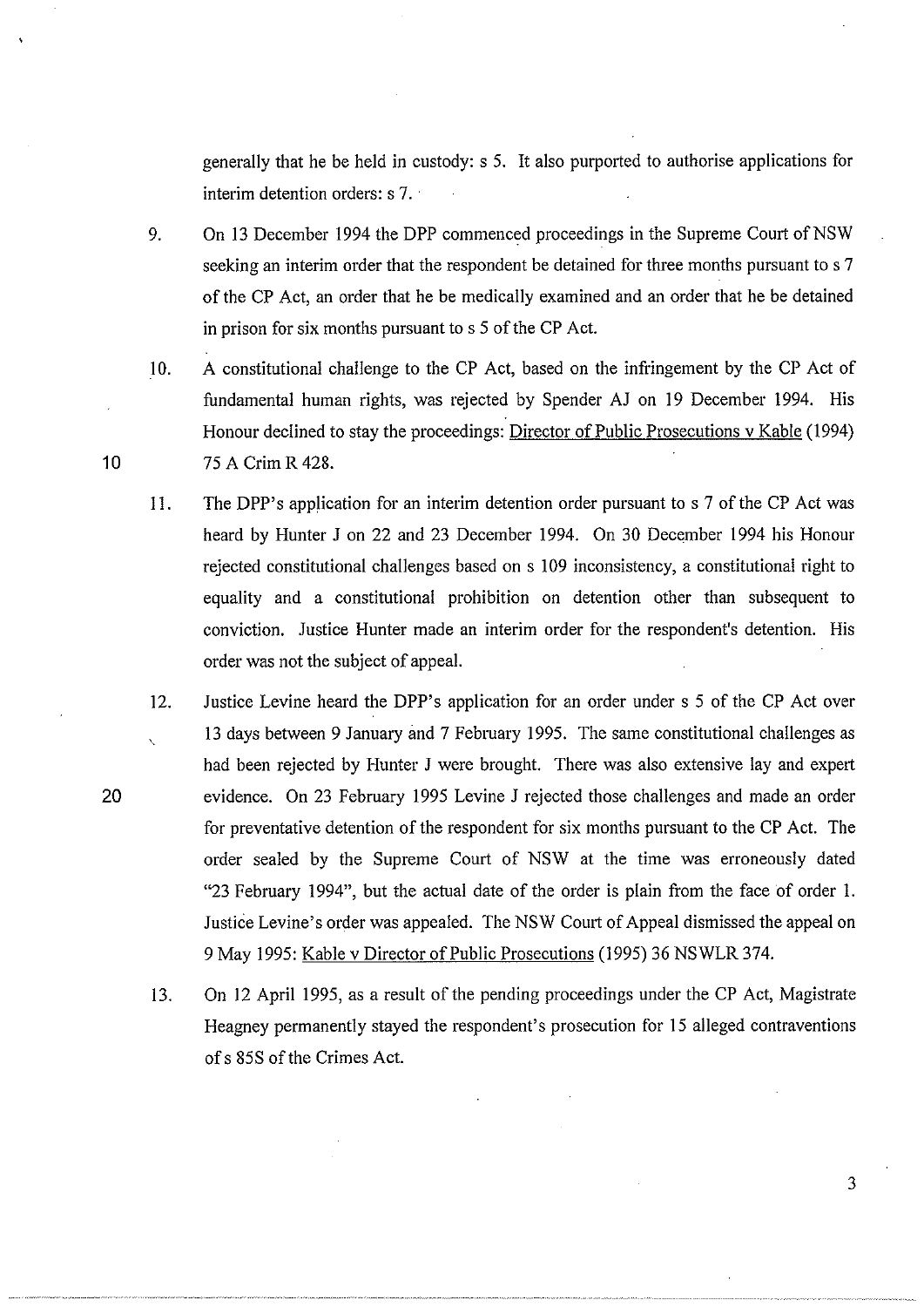- 14. On 21 August 1995 Grove J declined to revoke Levine J's order but dismissed an application by the DPP for a further order for detention. The respondent was released on the expiration of Levine J's order on 22 August 1995.
- 15. On 18 August 1995 the respondent was granted special leave to appeal to this Court. The appeal, which was confined to Levine J's order, was allowed, by majority, on 12 September 1996: Kable v Director of Public Prosecutions (NSW) (1996) 189 CLR 51 ("Kable"). Justice Levine's order was set aside.
- 16. On 20 November 1996 the respondent commenced proceedings against the appellant, seeking damages for false imprisonment. On 8 December 1997, the respondent filed an Amended Statement of Claim, maintaining his claim of false imprisonment against the appellant and advancing claims for malicious prosecution and abuse of process against the appellant and the DPP. Proceedings against the DPP were dismissed by consent on 16 September 2005.
- 17. On 9 November 2009, the first day of the trial before Hoeben J, his Honour granted leave for the respondent to file a Second Further Amended Statement of Claim. Justice Hoeben entered judgment for the appellant on 30 July 2010, holding that the respondent's claims for malicious prosecution, collateral abuse of process and false imprisonment could not be made out. The respondent's appeal was heard before a bench of five (Allsop P, Basten, Campbell and Meagher JJA and McClellan CJ at CL) on 27 and 28 October and 29 November 2011. On 8 August 2012 the Court of Appeal allowed the appeal in patt, set aside Hoeben J's orders dismissing the proceedings against the applicant and in lieu thereof gave judgment for the respondent on his claim for false imprisonment, holding the appellant vicariously liable for the actions of its officers. The Court remitted the matter for assessment of damages.

#### **Part VI: Argument**

10

20

30

#### Legal effect of orders of a superior court. of record

18. The order of Levine J, rather than the CP Act itself, deprived the respondent of his liberty. That order was made by the Supreme Court, a superior court of record continued in existence by s 22 of the Supreme Court Act 1970 (NSW) ("Supreme Court Act"). Although the Supreme Court is, like all Australian courts, a court of limited jurisdiction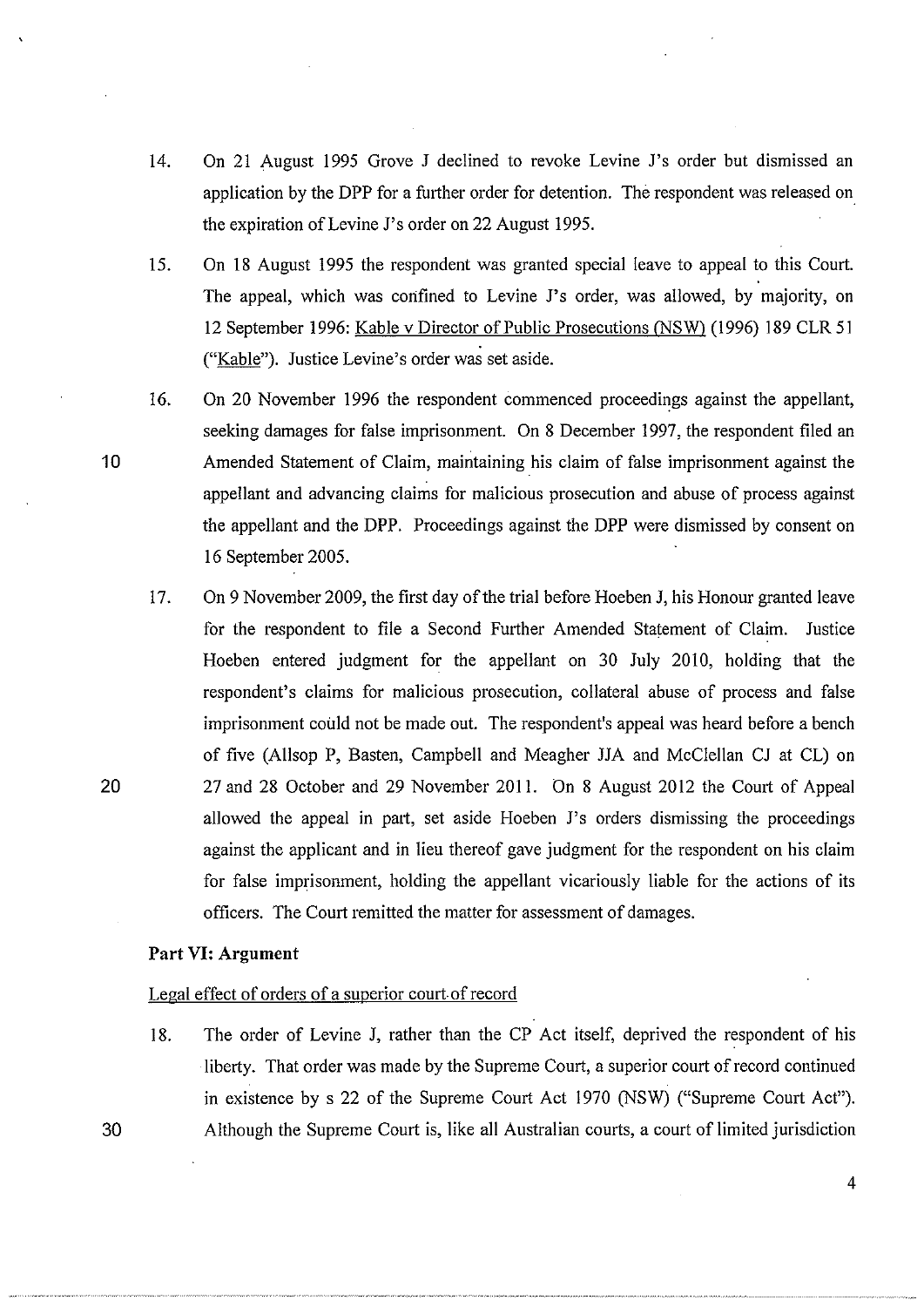(Re McJannet; ex parte Minister for Employment, Training and Industrial Relations  $(Old)$  (1995) 184 CLR 620 at 652-653; PT Garuda Indonesia Ltd v Australian Competition and Consumer Commission (2012) 86 ALJR 1071 at 1075 [16]) the existence of limitations on its jurisdiction flowing from its constitutional competence does not render orders made by the Supreme Court in the purported exercise of jurisdiction which it in fact does not have nullities (although they are liable to be set aside).

10

- 19. It is well established that the Kable principle speaks to legislative power: see eg Wainohu v New South Wales (2011) 243 CLR 181 at 208-210 [44]-[47] per French CJ and Kiefel J and South Australia v Totani (2010) 242 CLR 1 at 47-48 [69] per French CJ; 81 [201] per Hayne J; 156 [425] per Crennan and Bell JJ. The passages from this Court's reasons in Kable that Allsop P (Campbell and Meagher JJ and McClellan CJ at CL agreeing) found decisive ([2012] NSWCA 243 at [3]-[4], [17], see also Basten JA at [153]) in holding that Levine J did not perform a judicial act or make a judicial order were directed to the restriction imposed on the legislative power of State parliaments. Justice Toohey's reference (Kable at 98) to the "extraordinary character" of the CP Act was in the course of classifying the legislation and considering its compatibility with the performance of judicial functions or the judiciary's discharge of functions in the exercise of judicial power (see also Gummow J at 132). Justice Gaudron's analysis (at 106-107) 20 was concerned with the effect of s 5 of the CP Act on the institutional integrity of the Supreme Court and (at 108) on public confidence in the judicial process. Justices McHugh (at 122) and Gummow (at 134) each considered the effect of the CP Act on the independence, or perceived independence, of the Supreme Court from the legislature. Their Honours' reasoning in those passages was not directed to the quality of Levine J's order made on 23 February 1995, but to the different question of whether the CP Act exceeded the legislative power of the NSW parliament. The order made by the High Court in Kable itself presupposed the existence in law and binding nature of Levine J's order.
- 20. 30

The Supreme Court (a) had jurisdiction - necessarily federal jurisdiction invested pursuant to s 39(2) of the Judiciary Act (see Kable at 136 per Gummow J; see also at 87 per Dawson J, 96 per Toohey J) – to determine whether the CP Act was valid, and (b)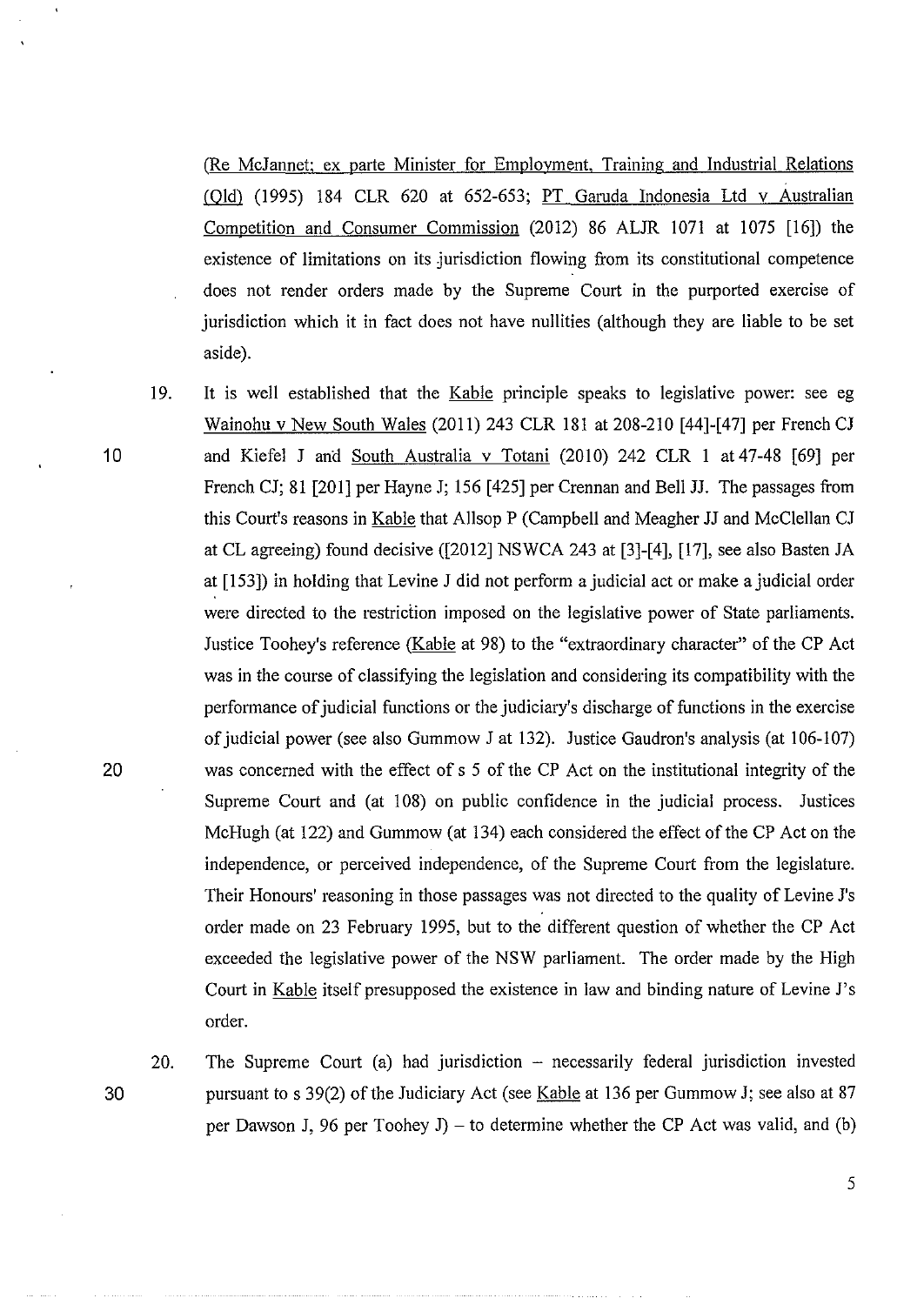jurisdiction to determine the applications brought by the DPP pursuant to the CP Act. At all times, there was a single "matter": see Re Wakim; ex parte McNally (1999) 198 CLR 511 at 585-586 [140] per Gummow and Hayne JJ (Gleeson CJ and Gaudron J agreeing at 546 [25] and [26]).

- 21. An appeal lies to this Court pursuant to s 73 of the Constitution from orders made by the Supreme Court beyond jurisdiction: see Ah Yick v Lehmert (1905) 2 CLR 593 at 601. Ordinarily, such orders will be set aside. There may, however, be discretionary reasons for refusing leave to appeal or declining to grant appellate relief from the order of a superior court. Even where such an order made in excess of jurisdiction is liable to be 10 set aside for reasons arising under the Constitution or involving its interpretation, it is not inevitable that relief will be granted, despite the powerful reasons for this Court setting aside judgments or orders of this type: cf Bond v The Queen (2000) 201 CLR 213 at 224-225 [32]-[34]. For example, in Re Wakim, this Court declined to quash the Federal Court's order winding up Amann Aviation, although the order was made pursuant to a statute that contravened an implied prohibition in Ch III of the Constitution: see at 565 [81] per McHugh J, 592 [164]-[165] per Gummow and Hayne JJ (Gleeson CJ and Gaudron J agreeing). The Court's decision in relation to the winding up order "cannot be reconciled with a doctrine of absolute nullification": Residual Assco Group Ltd v Spalvins (2000) 202 CLR 629 at 660 [78] per Kirby J.
- 20 22. Those principles were central to this Court's decision in Re Macks; ex parte Saint (2000) 204 CLR 158. The argument on behalf of Victoria, South Australia and Western Australia that orders made by the Federal Court pursuant to the cross-vesting legislation in contravention of the same implied prohibition arising from Ch III of the Constitution identified in Re Wakim (and hence beyond jurisdiction) were nullities was rejected. Chief Justice Gleeson (at 177 [20]) quoted Rich J (Latham CJ agreeing) in Cameron v Cole (1944) 68 CLR 571 at 590 for the proposition that "[i]t is settled by the highest authority that the decision of a superior court, even if in excess of jurisdiction, is at the worst voidable, and it is valid unless and until it is set aside." See also Re Macks at 178 [23] per Gleeson CJ, 183-187 [48]-[57] per Gaudron J, 215-216 [152] per McHugh J, 30 236-237 [217]-[220] per Gummow J, 274-279 [328]-[345] per Hayne and Callinan JJ; Matthews v Australian Securities and Investments Commission (2000) 97 FCR 396 at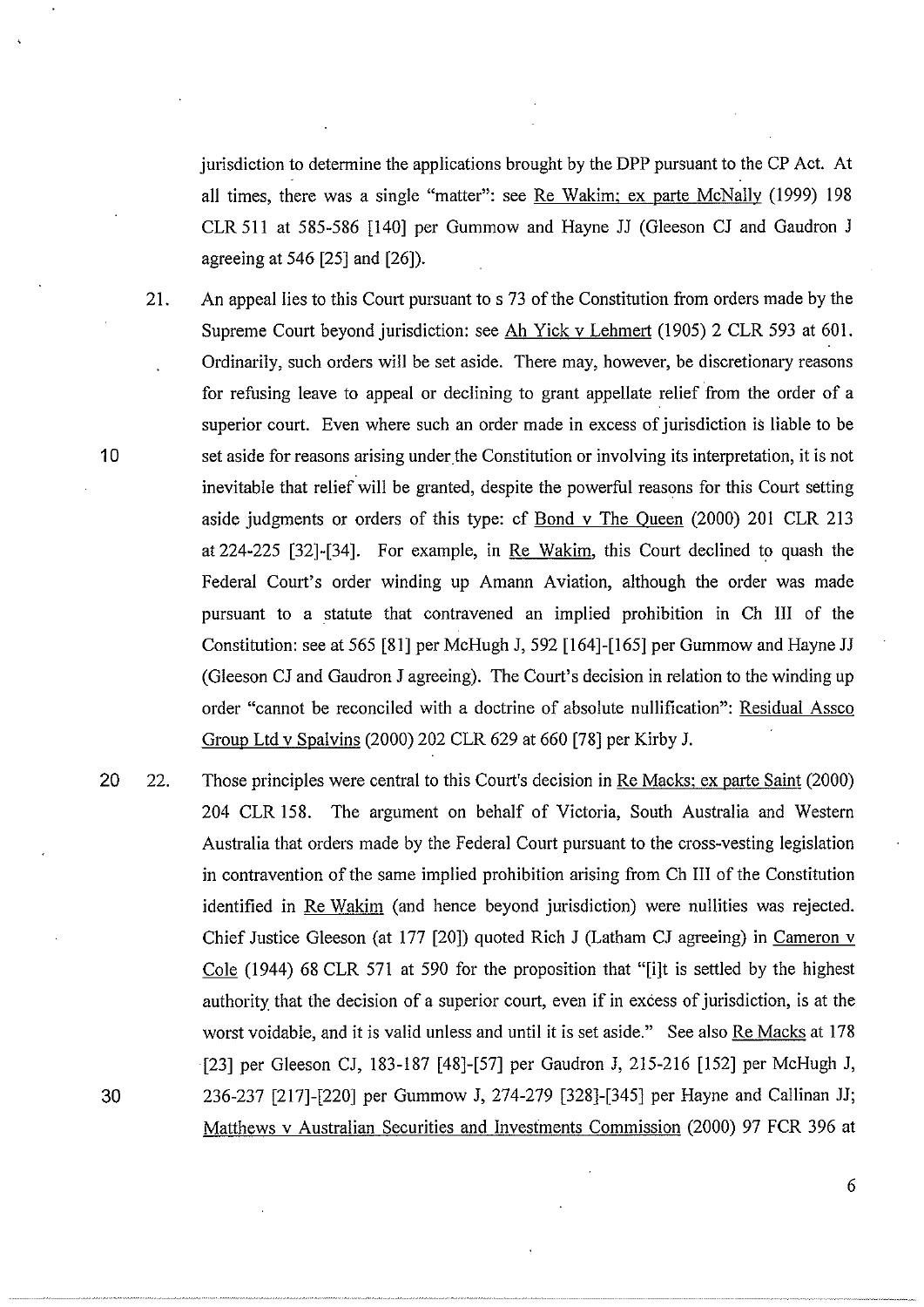401-402 [20]-[25] (upholding a judgment of contempt of orders made by the Federal Court under the cross-vesting legislation, despite the court's want of jurisdiction to make the orders). Five members of the court in Berowra Holdings Pty Ltd v Gordon (2006) 225 CLR 364 at 369-370  $[10]$ - $[11]$  cautioned of the "[d]angers" – identified in the context of administrative decisions in Minister for Immigration and Multicultural Affairs v Bhardwai (2002) 209 CLR 597 at 613 [46], 643 [144]-[145] - involved in the use of the terms "invalid" or "nullity" in the context of "proceedings in, and acts and orders of, courts", including that those concepts "tend to obscure the distinction between superior courts of record of general jurisdiction and courts of limited jurisdiction".

- 10 23. The proposition that the Supreme Court's orders pursuant to the CP Act in contravention of the Kable doctrine were nullities should similarly be rejected. The Supreme Court's orders, though made pursuant to an Act which contravened an implied prohibition arising from Ch III, were not nullities. They carried with them an implied determination that they were within jurisdiction, made pursuant to the authority conferred by s 39(2) of the Judiciary Act and ss 22 and 23 of the Supreme Court Act: see Re Macks at 187 [56]- [ 57] per Gaudron.J, 215 [!51] per McHugh J, 278 [341], 279 [344] per Hayne and· Callinan JJ. They amounted to a determination that the CP Act \_was valid. Although that turned out to be erroneous, the Supreme Court had authority (and was under an obligation) to decide the question of validity.
- 20 24. For when the jurisdiction of the Supreme Court is purportedly invoked, it is the "first duty" of the court to satisfy itself that it has jurisdiction: Federated Engine-Drivers and Firemen's Association of Australasia v Broken Hill Pty Co Ltd (1911) 12 CLR 398 at 415. If the Supreme Court determines that it has jurisdiction then it is, subject to limited exceptions, obliged to exercise that jurisdiction to determine the controversy before it: see Re Macks at 185-186 [53] per Gaudron J. In the absence of an express order concerning jurisdiction, a superior court's orders made in the proceedings embody a decision that it has jurisdiction: Re Macks at 187 [56] per .Gaudron J, 215 [150] per McHugh J. Inherent in Levine J's order in this case -- made after rejecting a constitutional challenge  $-$  was, therefore, a determination that his Honour had jurisdiction to make the order under the CP Act, his Honour (mistakenly) believing that that Act did not contravene any constitutional restriction. Having made that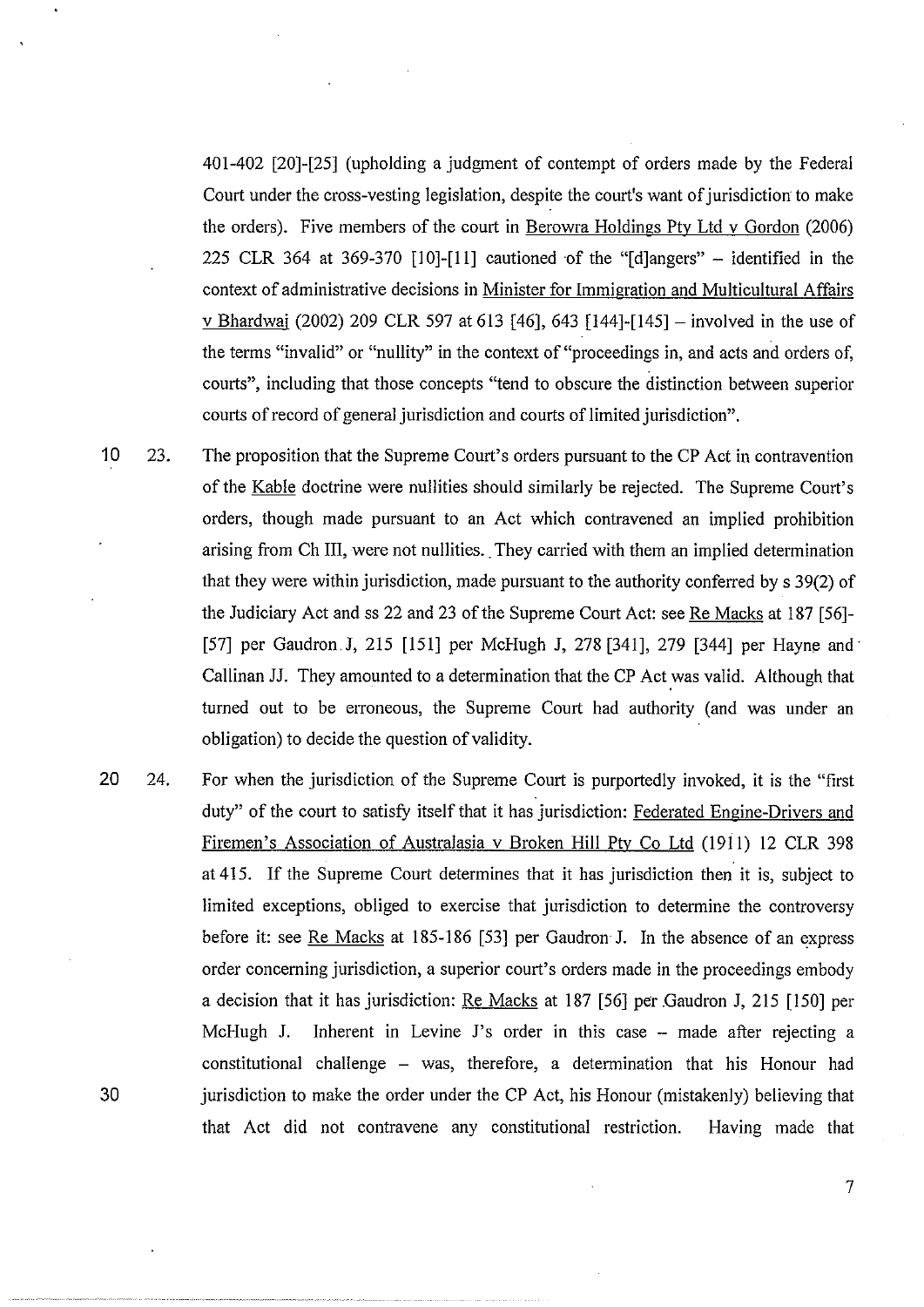determination, it is "the nature of judicial' power" (Re Macks at 186 [53] per Gaudron J) for a judge of a superior court to proceed to determine rights and liabilities in issue, as Levine J did here.

- 25. Justice Levine's order was the only thing that resolved the constitutional argument between the parties. It was "an integral part of the process of determining the rights and obligations of the parties which [were] at stake in the proceedings": Mellifont v Attorney-General (Old) (1991) 173 CLR 289 at 303. To the extent that order contained a determination on the question of whether or not Levine. J had jurisdiction, it was consistent with the exercise of a judicial function. His Honour's determination of the constitutionality of the Act and thus of the validity of his own jurisdiction to make the order he did was certainly not antithetical to the judicial process, as Allsop P (Campbell and Meagher JJA and McClellan CJ at CL agreeing) recognised in the Court of Appeal at [57], nor did the judgments in Kable suggest that it was. This determination was inherent in the order made, despite this Court's subsequent description of proceedings under the CP Act as antithetical or repugnant to the judicial process: Kable at 106 and 108 per Gaudron J, 122 per McHugh J, 132 per Gummow J. The challenge to the continuing effect of the order necessarily involved a challenge to the inherent finding of jurisdiction. Yet the reasoning of the Court of Appeal holds that Levine J's order was not made in the exercise of judicial power. Were that to be correct, no appeal could have been raised to this Court pursuant to s 73 of the Constitution from Levine J's order (upheld by the Court of Appeal), because an appeal does not lie from a decision made otherwise than in the exercise of judicial power: Mellifont v Attomey-General (Qld) at 299-300, 305. There was no suggestion in the judgments in Kable that the appeal was outside the appellate jurisdiction of this Court.
- 26. As a result, Levine J's order cannot be analysed only by reference to the authority conferred by CP Act, as Allsop P suggested at  $[18]$  and as in the case of a purely administrative act such as was considered in Love v Attorney-General  $(NSW)$  (1990) 169 CLR 307. The issuance of a listening device warrant under the NSW statute in issue in Love was "a step in the administrative process and ... thus an administrative function"; it did not involve the making of any order inter partes and was not enforced as a court order: at 322.

10

20

30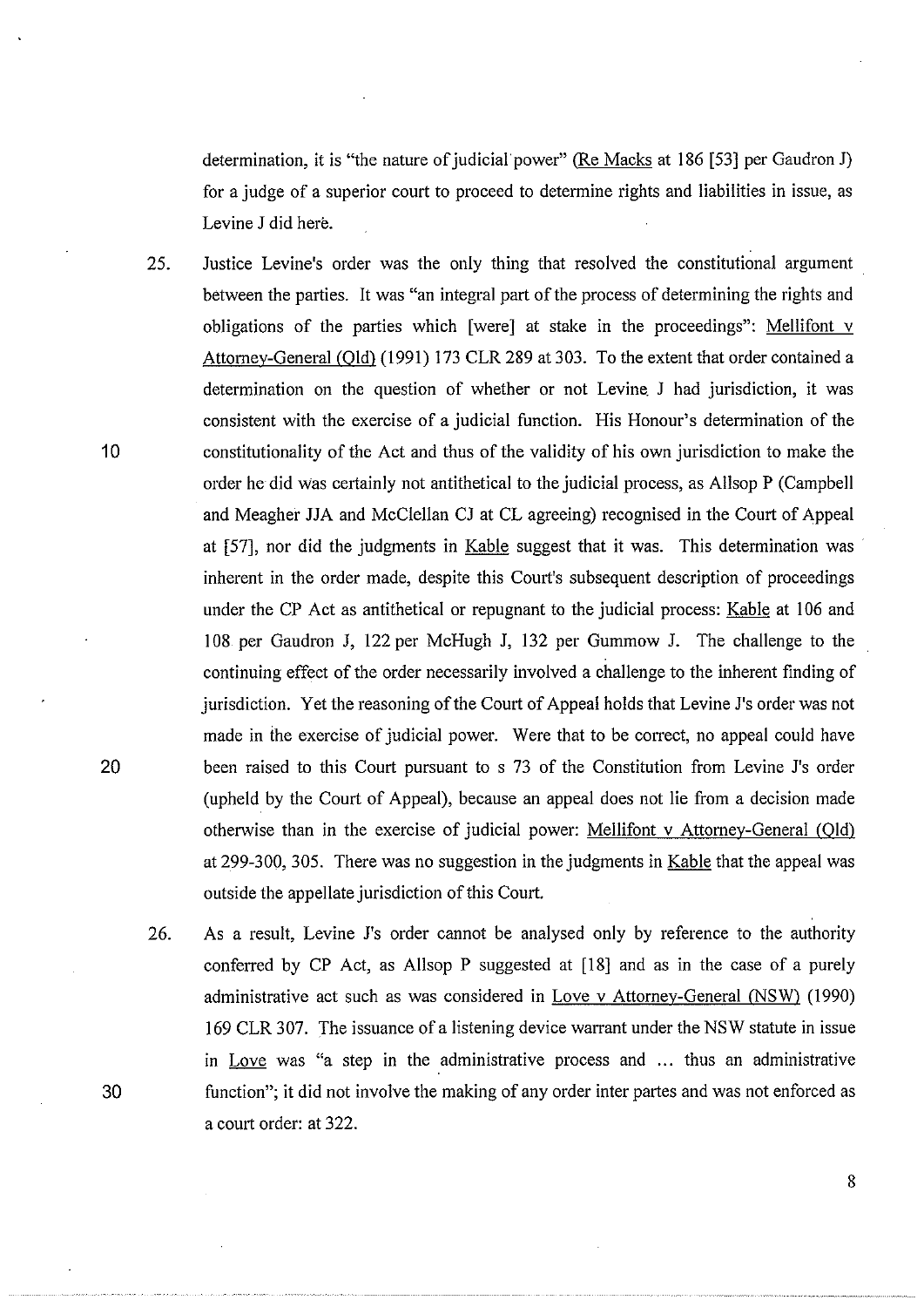27. The Court of Appeal erroneously considered Kable to be a complete answer to the question of the character of the orders made by Levine J. That the CP Act was invalid does not address the question of the authority of Levine J's preventative detention order at the time of the respondent's detention. The well-settled proposition that the orders of a superior court of record are to be treated as valid until set aside should be applied to that order.

10

20

30

28. As noted above, the application of that proposition is also consistent with the orders ultimately made in Kable. The authoritative decision of this Court was required in order to set Levine J's order aside, as an aspect of quelling the controversy between the parties. The order was not ignored as if it was of no effect in the resolution of the proceedings. Nor was it declared void by the orders of this Court.

- 29. Alternatively, if the Court were not to accept the characterisation of Levine J's order as judicial, it is submitted that in the circumstances of this case where the constitutional validity of the CP Act was raised, the function Levine J performed under the CP Act had such a close connection with the exercise of judicial power (in his Honour's jurisdictional finding) or with the making of a judicial order (resolving the constitutional argument) that it should be regarded as incidental to the judicial function when performed in association with it, though it would cease to be an incidental function when performed on its own: see The Queen v Murphy (1985) 158 CLR 596 at 614-616; cf Kable at 106. It is appropriate to give close consideration to how the relevant court operates in determining whether such a function may be regarded as incidental, as was done in The Queen v Murphy at 616. The hearing before Levine J "on the merits" (no differently from the determination of validity) had all the procedural characteristics of a trial, taking place in open court, with legal representation of parties, cross-examination and addresses.
- 30. If the later success of a Kable-based challenge deprives the orders of a State Supreme Court of their judicial character, this will create a category of Supreme Court orders that despite being valid on their face will not command obedience. Since the implied limitation on State legislative power identified in Kable concerns the capacity of State parliaments to confer functions on a "court of a State" capable of being invested with federal jurisdiction for the purposes of s 77(iii) of the Constitution, it is inevitable that in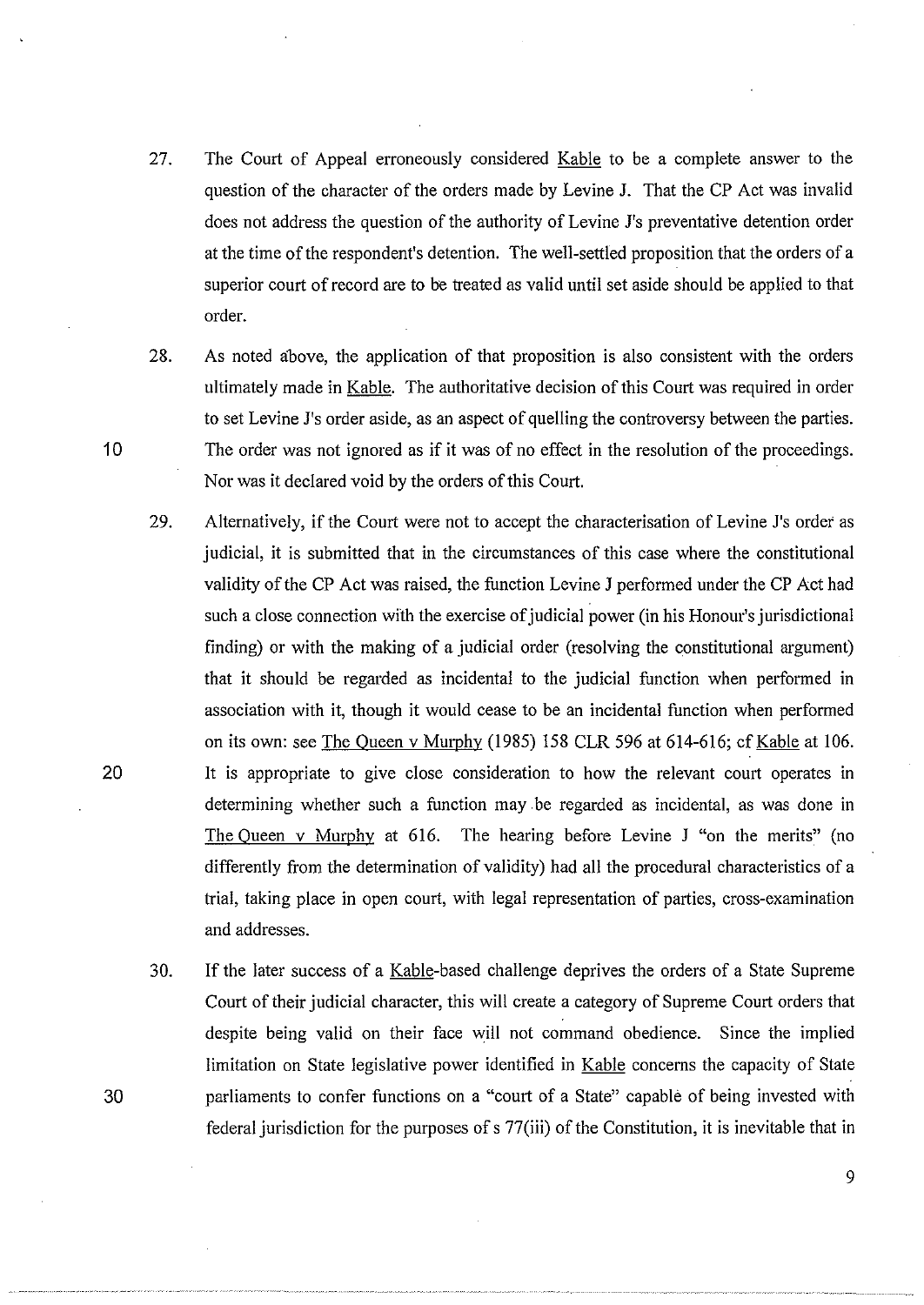many instances a constitutional challenge relying on the Kable doctrine will be upheld only after a State court has made orders pursuant to the statute the subject of the successful constitutional challenge, as in this case and Intemational Finance Trust Co Ltd v NSW Crime Commission (2009) 240 CLR 319 ("IFTC"). The effect of court orders under the invalid s 10 of the Criminal Assets Recovery Act 1990 (NSW) was addressed by NSW legislation following IFTC: see Intemational Finance Trust Co Ltd v NSW Crime Commission (No.2) [2010] NSWCA 46 at [42]-[43]. Absent such legislative intervention, the existence of such a category of Supreme Court orders would sit uncomfortably with the constitutional protection of the institutional integrity of State 10 Supreme Courts flowing from their role in the integrated Australian judicial system (as to which see Wainohu at 208 [44] per French CJ, 228-229 [105] per Gummow, Hayne, Crennan and Bell JJ).

#### Defence of lawful justification to tortious liability

- 31. Whether or not Levine J's order should be treated as valid until set aside, the common law principle providing protection from tortious liability to those acting in accordance with a court order should prevent the imposition of liability on the applicant via the Law Reform (Vicarious Liability) Act 1983 (NSW) in this case. As Professor Enid Campbell has pointed out, there is "no necessary connection between the principles applied in determining whether govemmental acts are ultra vires and the principles to be applied in 20 determining civil liabilities to pay compensation": "The Retrospectivity of Judicial Decisions and the Legality of Govemmental Acts" (2003) 29(1) Monash University Law Review 49 at 84.
- 32. The invidious consequences for the administration of justice if those acting pursuant to court orders could not rely upon a defence of lawful justification have long been recognised: see eg Olliet v Bessey (1729) Jones T 214; 84 ER 1223; Andrews v Marris (1841) I QB 3 at 16-17; 113 ER 1030 at 1036; Ward v Mumhy (1937) 38 SR(NSW) 85 at 99; Hadkinson v Hadkinson [1952] P 285 at 288; Robertson (1997) 92 A Crim R 115 at 124-125; see also Little v Lewis [1987] VR 798 at 804-805, Clifford L. Pannam, "Tortious Liability for Acts Performed Under an Unconstitutional Statute" 30 (1966) 5 Melbourne University Law Review 113 at 156. As Stephen ACJ explained in the false imprisonment case of Mok Sing v Dat (1902) 2 SR(NSW) 333 at 336, "no one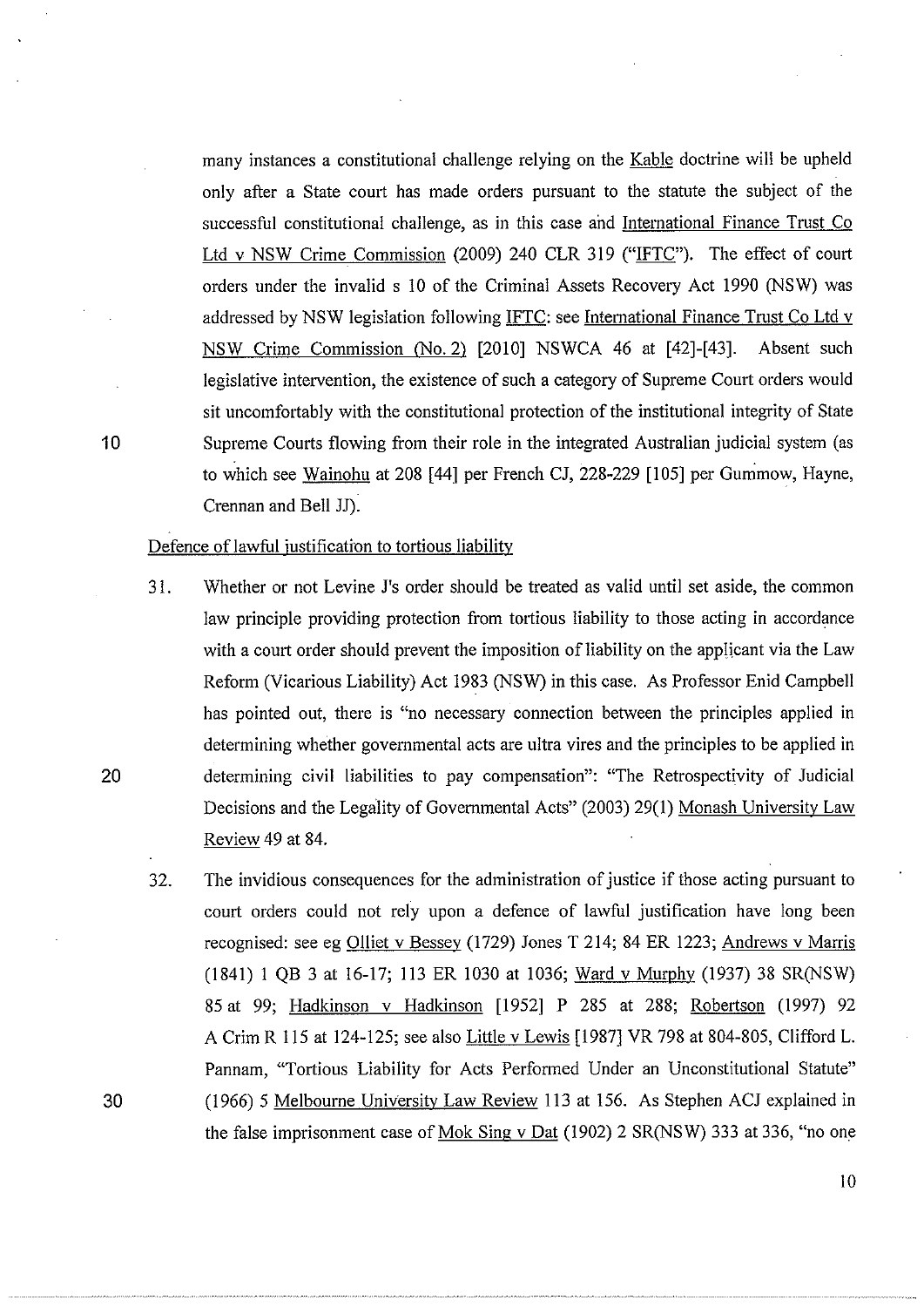would dare to act under the order until he first satisfied himself that the order was correct", a result his Honour described as "monstrous" (at 338, 339, see also Owen J at 340-341, describing the result as a "ridiculous position" and ''a perfect farce").

- 33. The common law provides a defence of lawful justification to an officer executing a court's order or process that is valid on its face, in accordance with the protection conferred on "acts done in the execution of justice, which are compulsive": Dr Drury's Case (1610) 8 Co Rep 14lb at 143a, 77 ER 688 at 691, cited in Commissioner for Railways (NSW) v Cavanough (1935) 53 CLR 220 at 225; see also Olliet v Bessey and the cases cited by Allsop P at [43]. The defence is available in respect of an officer executing an inferior court's order made beyond its jurisdiction as well as the order of a superior court: Posner v Collector for Inter-State Destitute Persons (Vic) (1946) 74 CLR 461 at 476 per Starke J, 481-482 per Dixon J. The defence was afforded to police who had taken the plaintiff into custody following the instructions of a Crown Court judge to stop him leaving the court, although the judge had no jurisdiction to detain the plaintiff, in Sirros v Moore [1975] 1 QB 118 at 137 per Lord Denning MR, see also at 144 per Buckley LJ. It was extended to a gaoler who kept a person in custody beyond the sentence imposed by a magistrate by reason of an error in the warrant of commitment signed by the magistrate (not apparent on its face) in Robertson (1997) 92 A Crim R 115 at 125 per Steytler J (Malcolm CJ and Franklyn J agreeing); see also R v Governor of Brockhill Prison; ex parte Evans (No. 2) [2001] 2 AC 19 at 35, 43-44, 46.
- 34. There is no sound reason for those well-established principles not to apply to the present case of an order, valid on its face, pursuant to an Act whose validity had been upheld by three judges of the Supreme Court.
- 35. The officers who detained the respondent had no discretion to release him. Before this Court's decision in Kable, to release the respondent without authority- which could only have been conferred by the expiry of a detention order under Pt 2 of the CP Act or a further order of the Supreme Court (eg under  $s$  13 of the CP Act) – would have contravened s 23(2) of the CP Act and risked prosecution for contempt. During the currency of the detention order, the respondent was taken to be a person required by law to be in custody in prison for the purposes of s 352AA of the Crimes Act 1900 (NSW)

10

20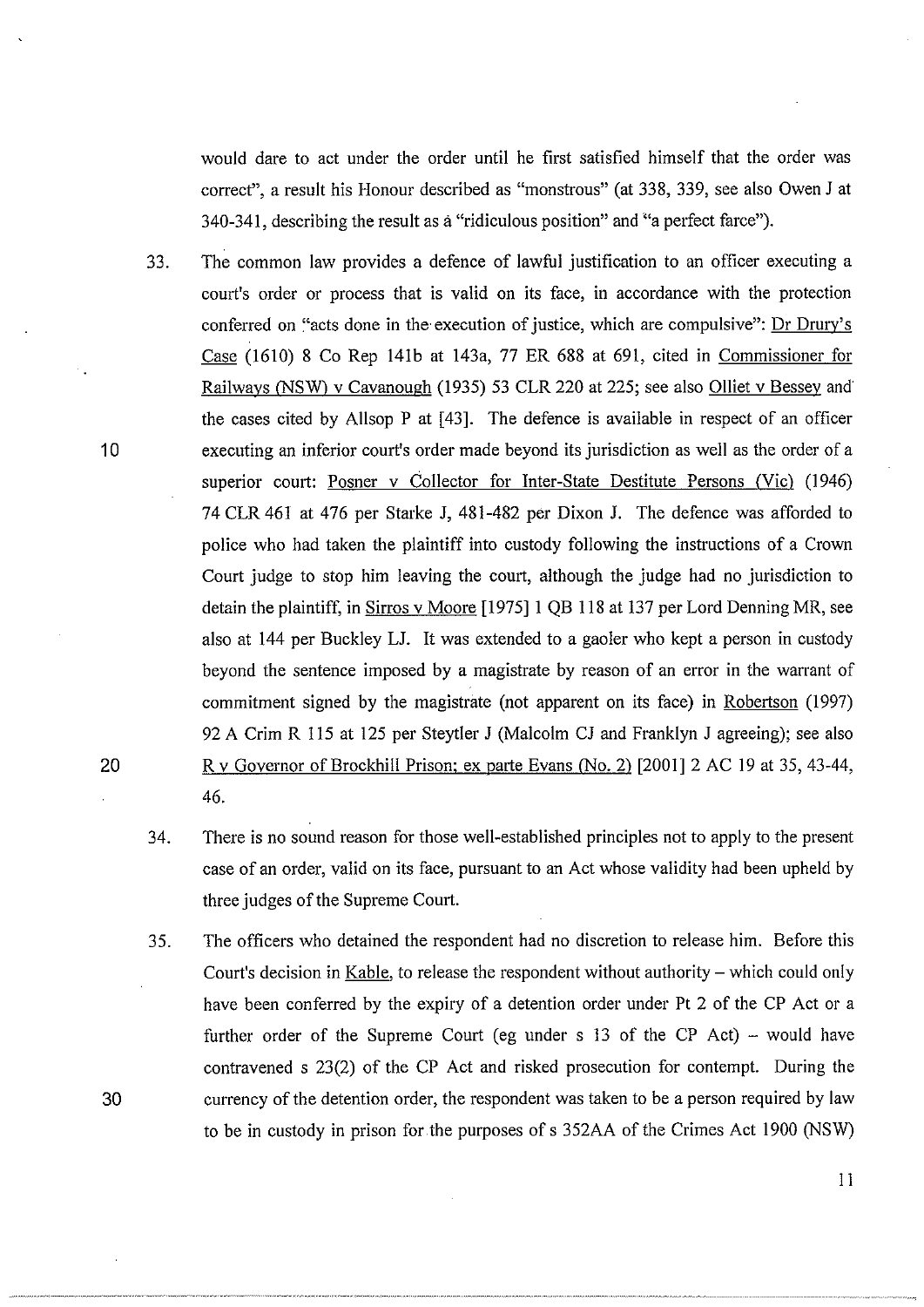(now repealed), enabling him to be apprehended and recommitted to prison if reasonably suspected to be unlawfully at large: see s 22(2) of the CP Act. To hold that the defence of lawful justification is not available would mean that an officer must either question and disobey the Supreme Court's order, with the consequences set out above, or risk his or her employer incurring liability in tort for the relevant conduct.

36. Allsop P was prepared to assume that the common Jaw "provides that, as a general rule,. an officer (such as a sheriff or gaoler) obeying a judicial order of a competent court and executing it is protected, even if the order be at that time invalid" (at [48]) but was unwilling to extend the protection to an order arising from a purported exercise of power pursuant to the CP Act: at [63]. Justice Basten's reasoning on this issue relied on the statutory protection conferred on a gaoler by s 46 of the Prisons Act 1952 (NSW), countenancing the possibility of "residual common Jaw protection" but refusing to extend it to novel forms of statutory order: at [165]. Their Honours inaccurately characterised Levine J's order, for the reasons stated above. Even if their Honours' characterisation of the. order were correct, however, where a State Supreme Court order is valid on its face and is relied upon by a gaoler in good faith, it is appropriate to apply the common Jaw principle whose existence was assumed by the Court of Appeal. To do otherwise would generate inconsistency between the common law and the institutional role of the Supreme Court underpinning the implied constitutional restriction in Kable by generating a category of completely ineffective documents dressed up as Supreme Court orders (cfKable at 106 per Gaudron J), further undermining the integrity of the Supreme Court. Their Honours erred in failing to apply a common Jaw defence of lawful justification.

37. Though the majority in Haskins v Commonwealth (2011) 244 CLR 22 regarded the Australian Military. Court ("AMC")'s orders as "not validly made" (at 46-47 [63], cf at 42 [46]), the Court nevertheless held that an action for false imprisonment would not lie against a member of the armed forces  $-$  and thus against the Commonwealth bearing vicarious liability for the officer's  $acts - who$  detained the plaintiff in obedience to a warrant, regular on its face but issued after the plaintiff was sentenced by the AMC: at 47-48 [67]. As the majority stated, it is not "appropriate to ... seek to frame a rule based only on a distinction between acts done within or without jurisdiction. ... If it is

20

10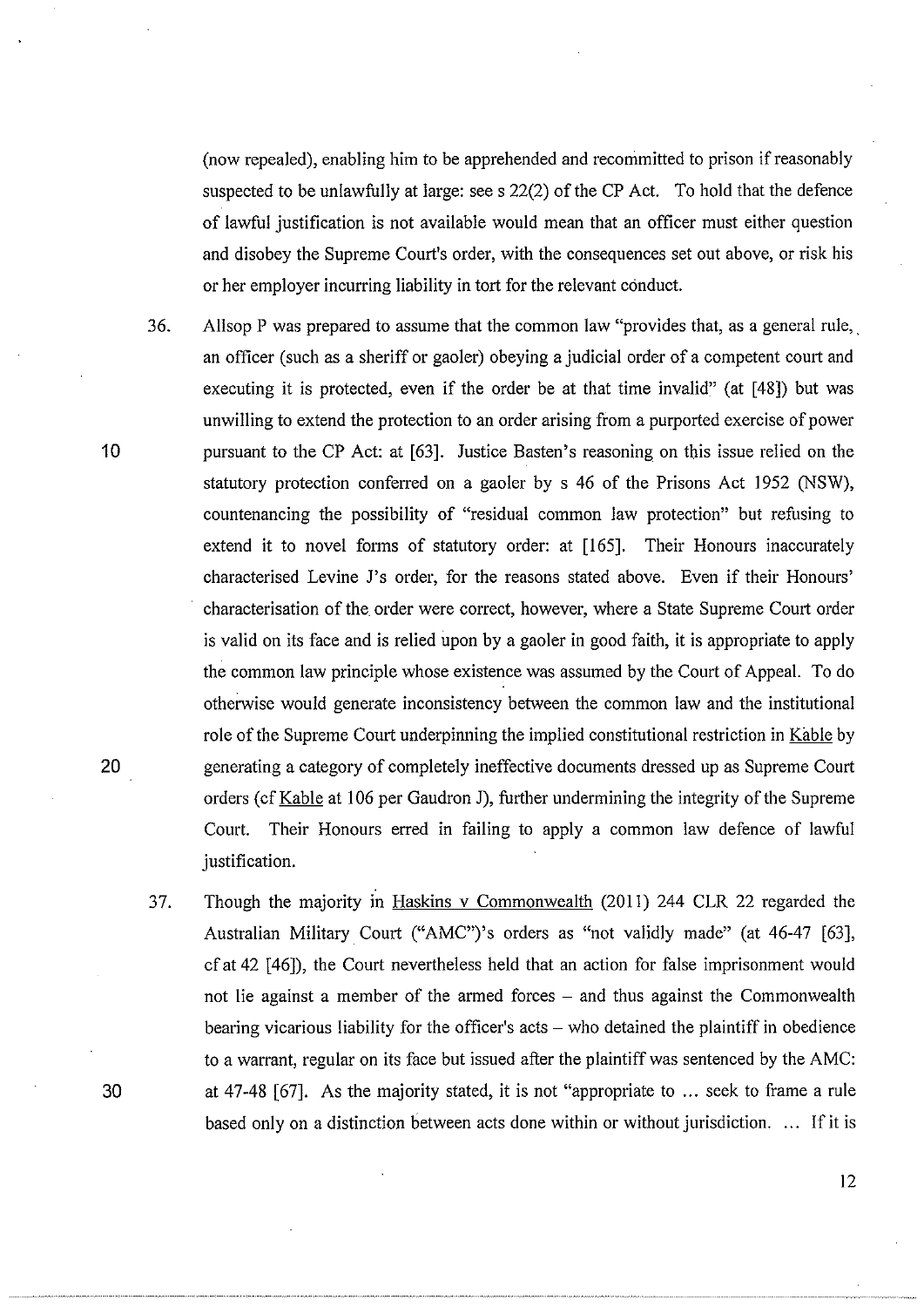accepted that what was done in execution of [the AMC's] orders was done 'without jurisdiction', the question remains whether an action for false imprisonment *should* be found to lie in those circumstances": at 46-47 [63], emphasis in original.

38. If compliance with a Supreme Court order does not provide a defence of lawful authority at common law, the necessary consequence is that it need not be obeyed and that it would not found a contempt if disregarded: cf Matthews v Australian Securities and Investments Commission (2000) 97 FCR 396. This presents significant problems for the stability of the judicial system. It is problematic not only for police and other officers charged with executing court orders, who at the very least will be slow to act in their execution pending resolution of the constitutional status of legislation pursuant to which the orders are made, but also for those obeying Supreme Court orders in other contexts where court officers do not act judicially, such as examinations pursuant to criminal assets confiscation legislation.

#### Notice of Contention

39. The respondent has filed a notice of contention, seeking to reagitate the causes of action in malicious prosecution and abuse of process in respect of which he failed at first instance and on appeal. The appellant relies on the reasons in the courts below, including the conspicuous absence of any factual finding of malice, and of any evidence capable of supporting such a finding, and will make further submissions as appropriate following receipt of the respondent's submissions.

## **Part** VII: **Applicable legislative provisions**

- 40. The applicable statutes and regulations as they existed at the relevant time are reproduced in the attached Annexure A to these submissions. The provisions that are reproduced are as follows:
	- (a) Judiciary Act 1903 (Cth) s 39;
	- (b) Supreme Court Act 1970 (NSW) ss 22, 23, 88; and
	- (c) Community Protection Act 1994 (NSW) (in its entirety).
- 41. The above provisions of the Judiciary Act and Supreme Court Act 1970 (NSW) remain in force, with the exception of s 88 of the Supreme Court Act, which was repealed by the

10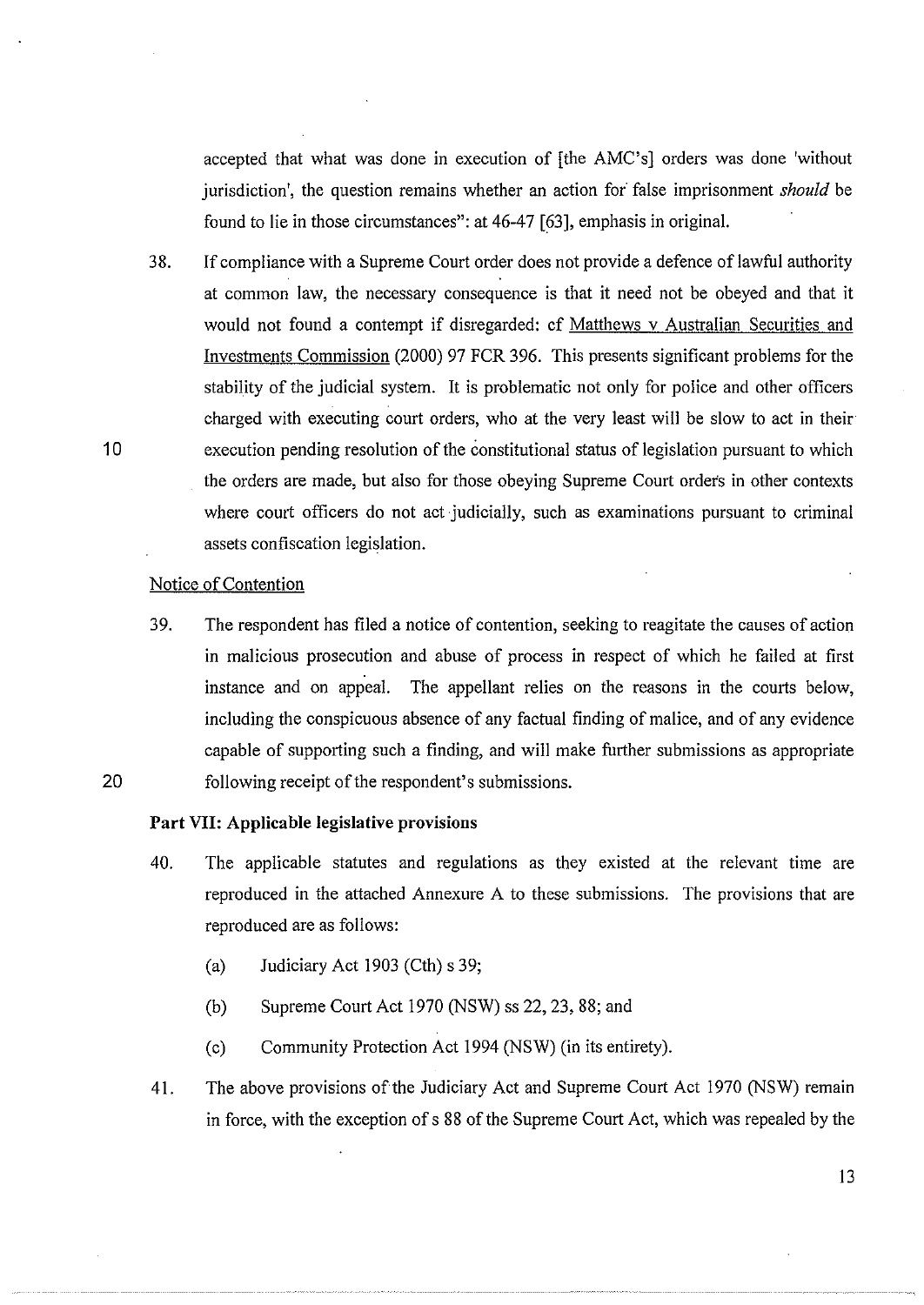Courts Legislation Amendment (Civil Juries) Act 2001 (NSW), s 4 and Sch 2, cl I, reproduced along with the relevant savings provision in Sch 2, cl 3 (now Sch 4, cl 19 of the Supreme Court Act 1970 (NSW)). Section 39 of the Judiciary Act was amended by the Judiciary Legislation Amendment Act 2006 (Cth), s 3 and Sch I, cl I, also reproduced. While the CP Act was held to be invalid in Kable, it has not been repealed.

#### Part VIII: Orders

- 42. The appellant seeks the following orders:
	- I. The appeal be allowed.
	- 2. The orders of the Court of Appeal, dated 8 August 2012, are set aside and lieu thereof, order that the appeal be dismissed with costs.
	- 3. In accordance with the terms on which special leave to appeal was granted, order that the appellant pay the costs of the appeal to this Court, including the costs of . the application for special leave.

#### Part IX: Oral argument

43. The appellant estimates that 2.5 hours will be required for the presentation of its oral argument.

Dated: 25 January 2013

20  $n \sum_{i=1}^{n}$ 

M G Sexton SC SG Tel: (02) 9231 9440 Fax: (02) 9231 9444 Email: Michael\_ Sexton@agd.nsw.gov.au

M J Leeming SC Tel: (02) 9223 7395 Fax: (02) 9232 7740 Email: mleeming@selbomechambers.com.au

JEDavidson Tel: (02) 9231 9445 Fax: (02) 9231 9444 Email: joanna \_davidson@agd.nsw.gov.au

30

Counsel for the Applicant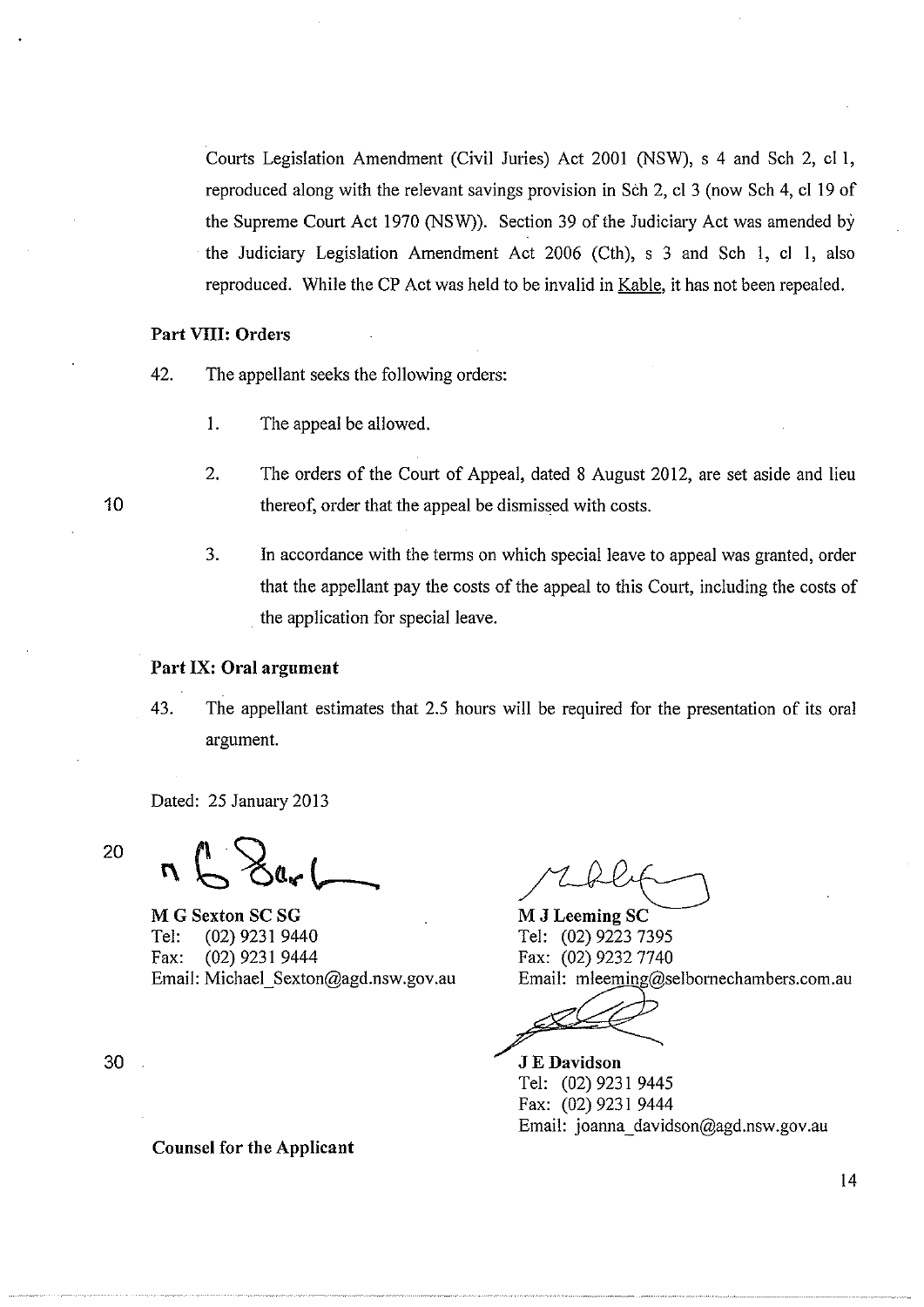## **ANNEXURE A TO APPELLANT'S SUBMISSIONS**

## **Part VII: Applicable legislative provisions**

**Judiciary Act 1903 (Cth),** s 39 (as in force 23 February 1995)

## **39. Federal jurisdiction of State Courts in other matters**

- (1) The jurisdiction of the High Court, so far as it is not exclusive of the jurisdiction of any Court of a State by virtue of section 38, shall be exclusive of the jurisdiction of the several Courts of the States, except as provided in this section.
	- (2) The several Courts of the States shall within the limits of their several jurisdictions, whether such limits are as to locality, subject-matter, or otherwise, be invested with federal jurisdiction, in all matters in which the High Court has original jurisdiction or in which original jurisdiction can be confened upon it, except as provided in section 38, and subject to the following conditions and restrictions:
		- (a) A decision of a Court of a State, whether in original or in appellate jurisdiction, shall not be subject to appeal to Her Majesty in Council, whether by special leave or otherwise.

*Special leave to appeal from decisions of State Courts though State law prohibits appeal* 

(c) The High Court may grant special leave to appeal to the High Court from any decision of any Court or Judge of a State notwithstanding that the law of the State may prohibit any appeal from such Court or Judge.

*Exercise of federal jurisdiction by State Courts of summary jurisdiction* 

- (d) The federal jurisdiction of a Court of summary jurisdiction of a State shall not be judicially exercised except by a Stipendiary or Police or Special Magistrate, or some Magistrate of the State who is specially authorized by the Governor-General to exercise such jurisdiction, or an arbitrator on whom the jurisdiction, or part of the jurisdiction, of that Court is conferred by a prescribed law of the State, within the limits of the jurisdiction so conferred.
- 40 Section 39 of the Judiciary Act 1903 (Cth) was subsequently amended by the Judiciary Legislation Amendment Act 2006 (Cth), s 3 and Sch 1.

# **Judiciary Legislation Amendment Act 2006 (Cth),** s 3 **and Sch 1, ell**  (commenced 7 December 2006)

# **3. Schedule(s)** ·

Each Act that is specified in a Schedule to this Act is amended or repealed as set out in the applicable items in the Schedule concerned, and any other item in a Schedule to this Act has 50 effect according to its terms.

10

20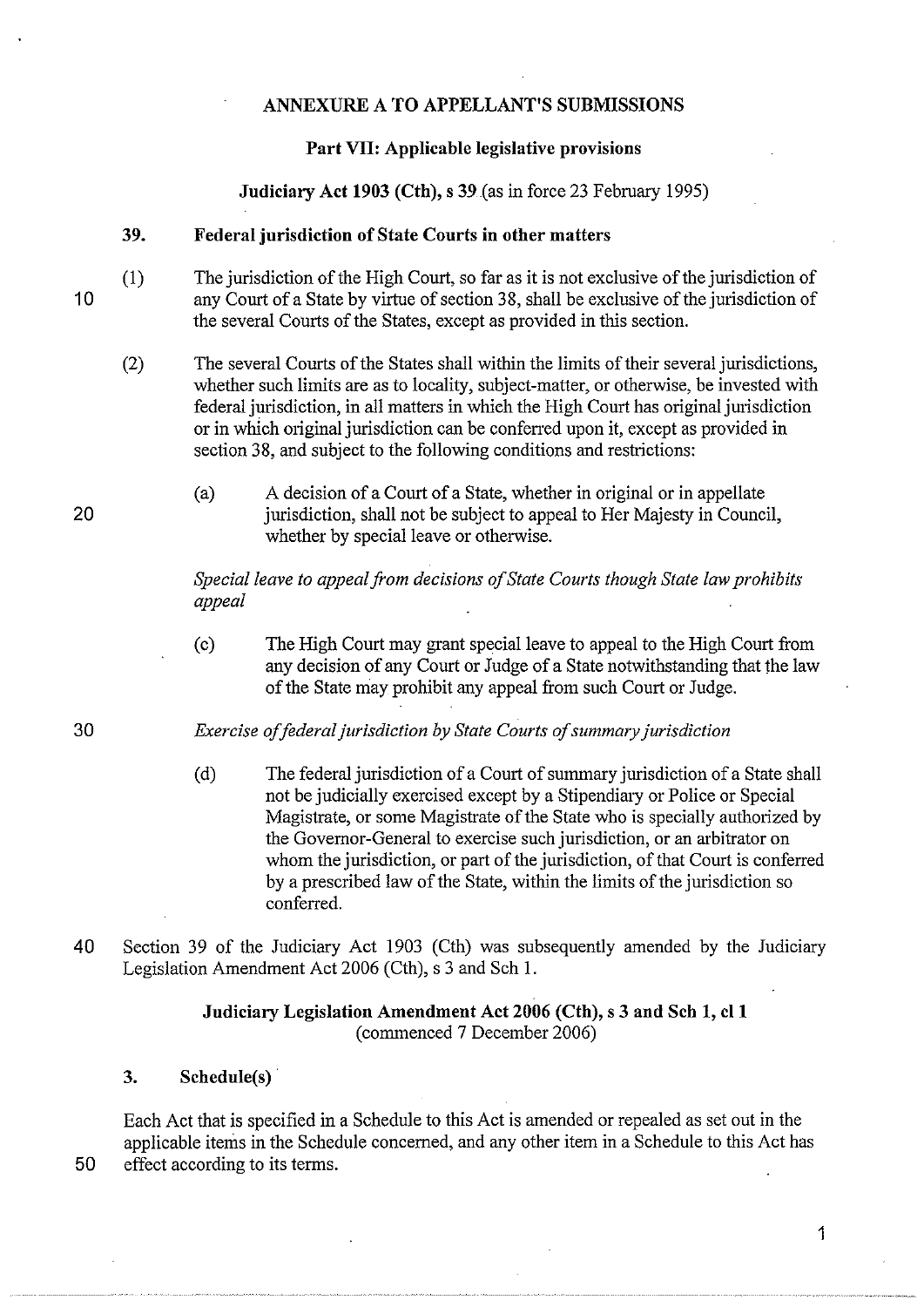**Schedule 1-0rders of non-judicial officers of State courts of summary jurisdiction** 

Part 1-Amendments

Division 1-Main amendments

*Judiciary Act 1903* 

1 Paragraph  $39(2)(d)$ 

Repeal the paragraph.

Note: The heading to paragraph  $39(2)(d)$  is deleted.

10 **Supreme Court Act 1970 (NSW), ss 22, 23, 88(b)** (as in force 23 Febmary 1995)

## **22. Continuance**

The Supreme Court of New South Wales as formerly established as the superior court of record in New South Wales is hereby continued.

#### **23. Jurisdiction generally**

The Court shall have all jurisdiction which may be necessary for the administration of justice 20 in New South Wales.

## **88. Common law claim-fraud, defamation etc**

Proceedings on a common law claim in which there are issues of fact:

- (a) on a charge of fraud against a party, or
- (b) on a claim in respect of defamation, malicious prosecution, false imprisonment, seduction or breach of promise of marriage,

shall be tried with a jury.

30 Section 88 of the Supreme Court Act 1970 was repealed by the Courts Legislation Amendment (Civil Juries) Act 2001 (NSW), s 4 and Sch 2, el 1. The relevant savings provision is Sch 2, cl 3 (now in force as Sch 4, cl 19 of the Supreme Court Act 1970).

## **Courts Legislation Amendment (Civil Juries) Act 2001 (NSW), s 4 and Sch 2, cis 1 and 3**  (commenced 18 January 2002)

## **4. Amendment of Supreme Court Act 1970 No 52**

The *Supreme Court Act 1970* is amended as set out in Schedule 2.

40

## **Schedule 2 Amendment of Supreme Court Act 1970**

[1] Sections 85-89'

Omit the sections. Insert instead: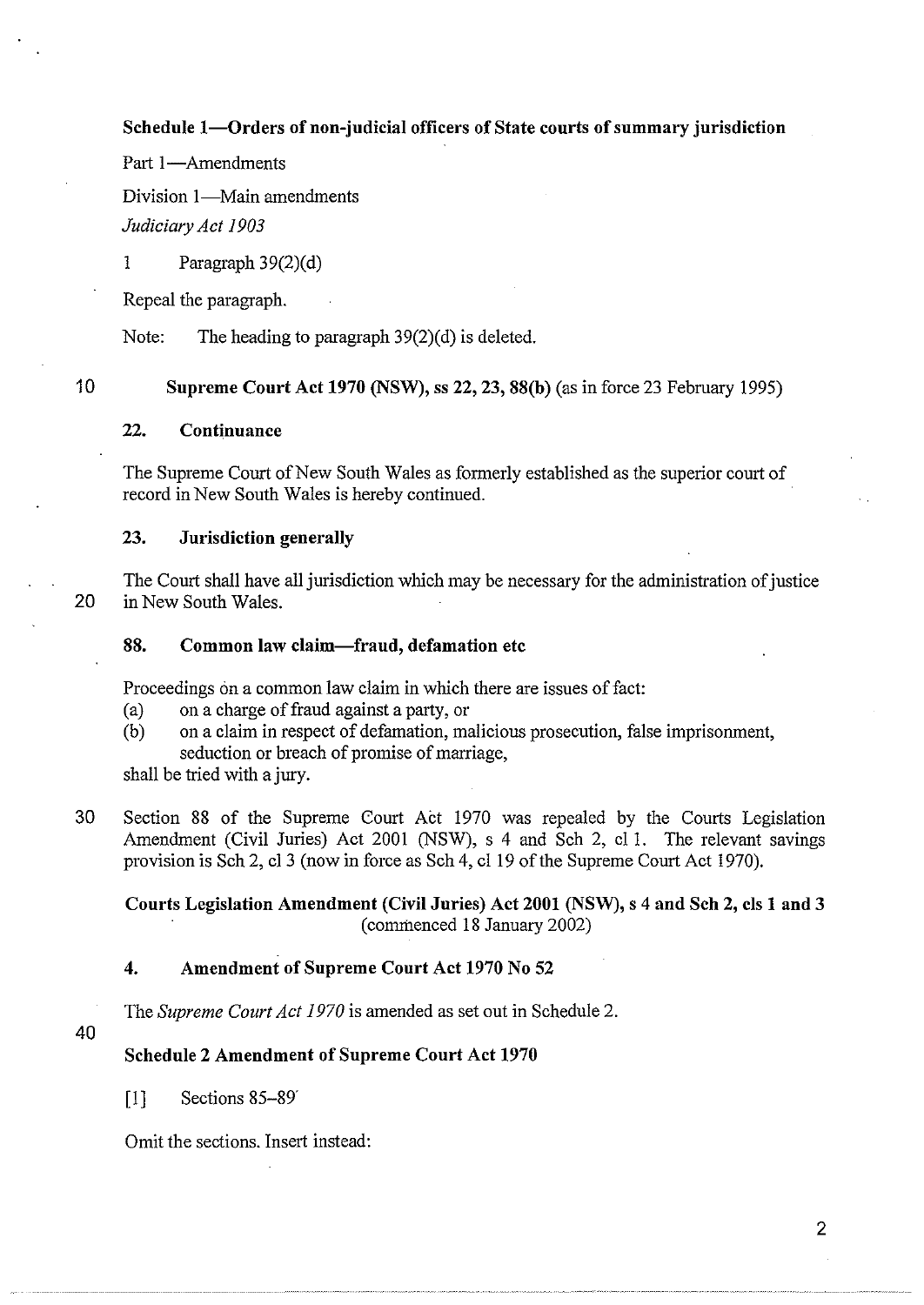85 Trial without jury unless jury required in interests of justice

- (1) Proceedings in any Division are to be tried without a jury, unless the Court orders otherwise.
- (2) The Court may make an order under subsection (1) that proceedings are to be tried with a jury if:
	- (a) any party to the proceedings:
		- (i) files a requisition for trial with a jury, and<br>(ii) pays the fee prescribed by the regulations
		- pays the fee prescribed by the regulations made under section 130, and
	- (b) the Court is satisfied that the interests of justice require a trial by jury in the proceedings.
- (3) The rules may prescribe the time within which a requisition must be filed for the purposes of subsection (2) (a).
- ( 4) A fee paid under this section is to be treated as costs in the proceedings, unless the Court orders otherwise.
- (5) In any proceedings in which the Court has ordered a.trial by jury, the following questions of fact must be tried without the jury:
	- (a) questions of fact on a defence arising under section  $63$  (5) or  $64$ (1) (c) of the *Workers' Compensation Act 1926* or section 151Z (1) (e) of the *Workers Compensation Act 1987*,
	- (b) any other question of fact ordered by the Court.
- ( 6) This section does not apply to proceedings referred to in section 86.
- 86 Common law claim-defamation
	- (1) Proceedings on a common law claim in which there are issues of fact on a claim in respect of defamation are to be tried with a jury.
	- $(2)$  Despite subsection (1), the Court may order that all or any issue of fact be tried without a jury if:
		- (a) any prolonged examination of documents or scientific or local investigation is required and cannot conveniently be made with a jury, or
		- (b) all parties consent to the order.
- 87 Questions of fact

The Court may order that any question of fact in proceedings (whether the proceedings are to be tried with or without a jury) be tried before any other question of fact in the proceedings.

- [3] Fourth Schedule
- 40 Insert after Part 11:

Part 12 Provision consequent on enactment of *Courts Legislation Amendment (Civil Juries) Act 2001* 

19 Application of amendment

Section 85, 86, 87, 88 or 89, as in force immediately before its amendment by the *Courts Legislation Amendment (Civil Juries) Act 2001,* continues to apply in relation to proceedings commenced but not finally determined before the commencement of that amendment as if the section had not been amended.

10

20

50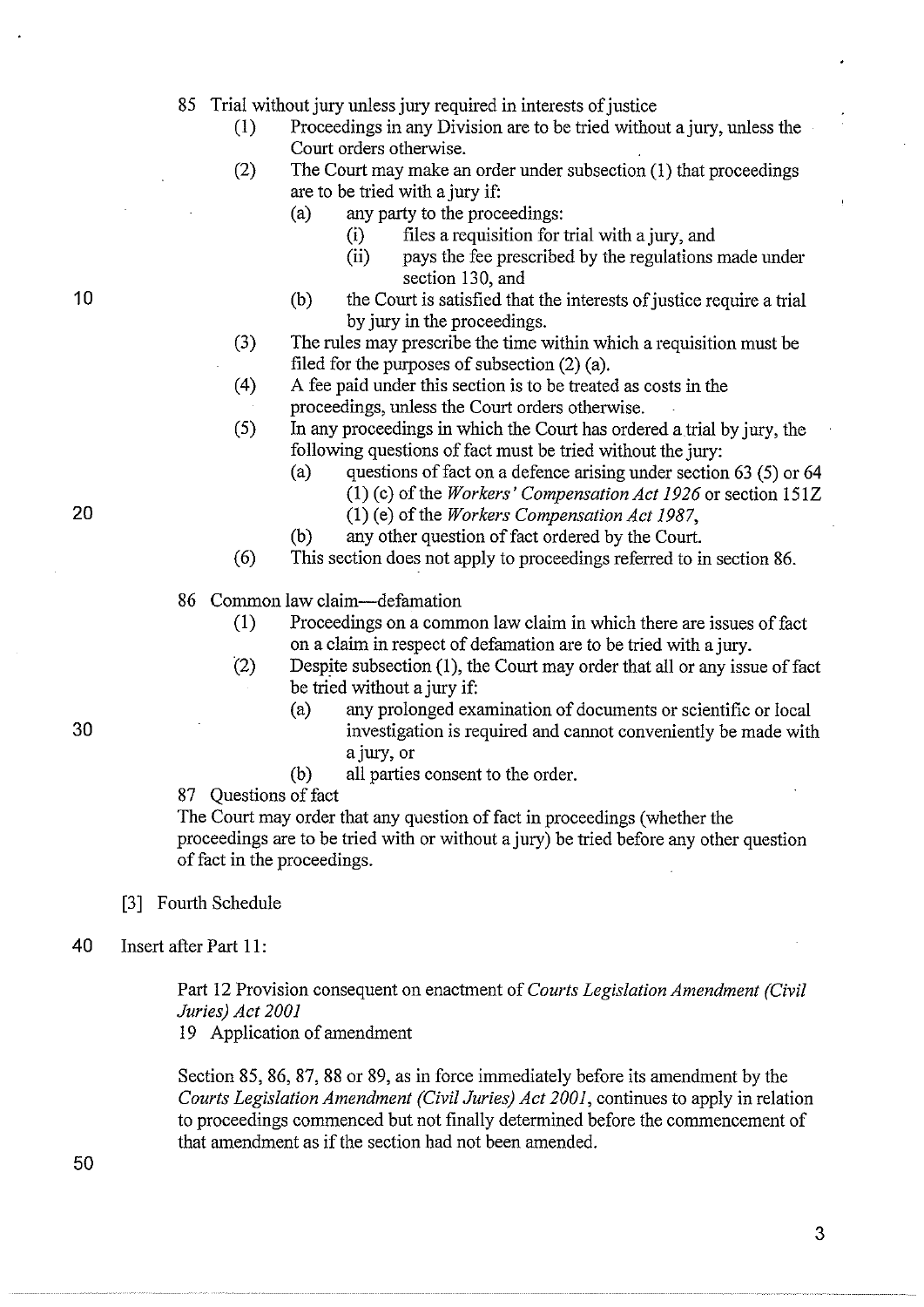# **Community Protection Act 1994 (NSW)** (in its entirety, as in force 23 February 1995)

(printed copy of authorised version follows)

 $\ddot{\phantom{a}}$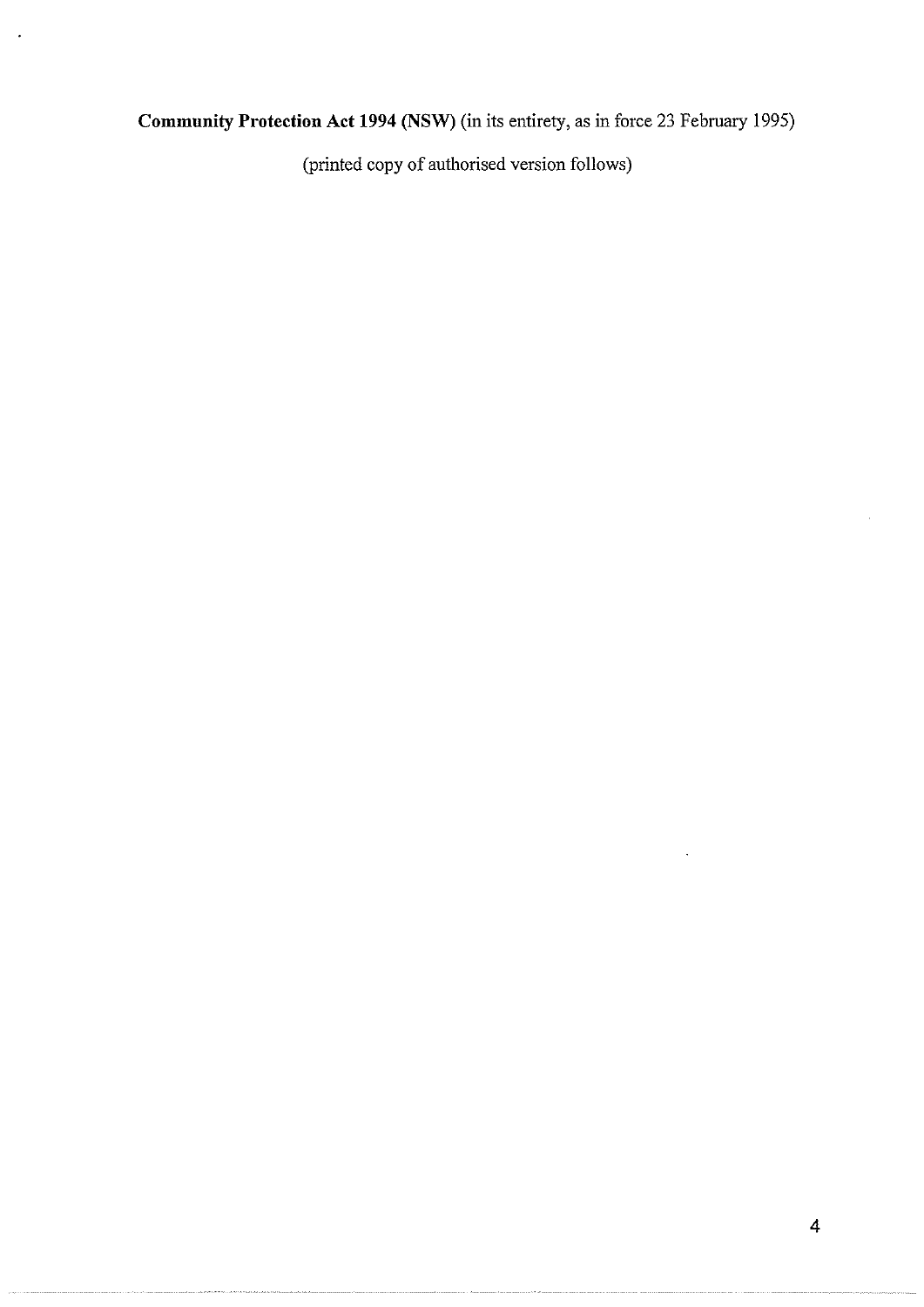# **Paa**

# **Community Protection Act 1994 No 77**



# **Status Information**

#### Currency of version

Current version for 6 December 1994 to date (accessed 25 January 2013 at 12:13). Legislation on this site is usually updated within 3 working days after a change to the legislation.

#### Provisions in force

The provisions displayed in this version of the legislation have all commenced. See Historical notes

#### **Note:**

As to the status of this Act, see Kable v Director of Public Prosecutions (NSW) [1996] HCA 24; (1996) 189 CLR 51.

#### Responsible Minister

Attorney General

#### Authorisation

This version of the legislation is compiled and maintained in a database of legislation by the Parliamentary Counsel's Office and published on the NSW legislation website, and is certified as the form of that legislation that is correct under section 45C of the Interpretation Act 1987.

File last modified 12 September 1996.

# **Contents**

Long title

Part 1 Preliminary

1 Name of Act

2 Commencement

3 Objects and application of Act

4 Definitions

Part 2 Detention orders

Division 1 Detention orders

5 Preventive detention orders

http://www.legislation.nsw.gov.au/fullhtml/inforce/act+77+1994+cd+0+N? 25/01/2013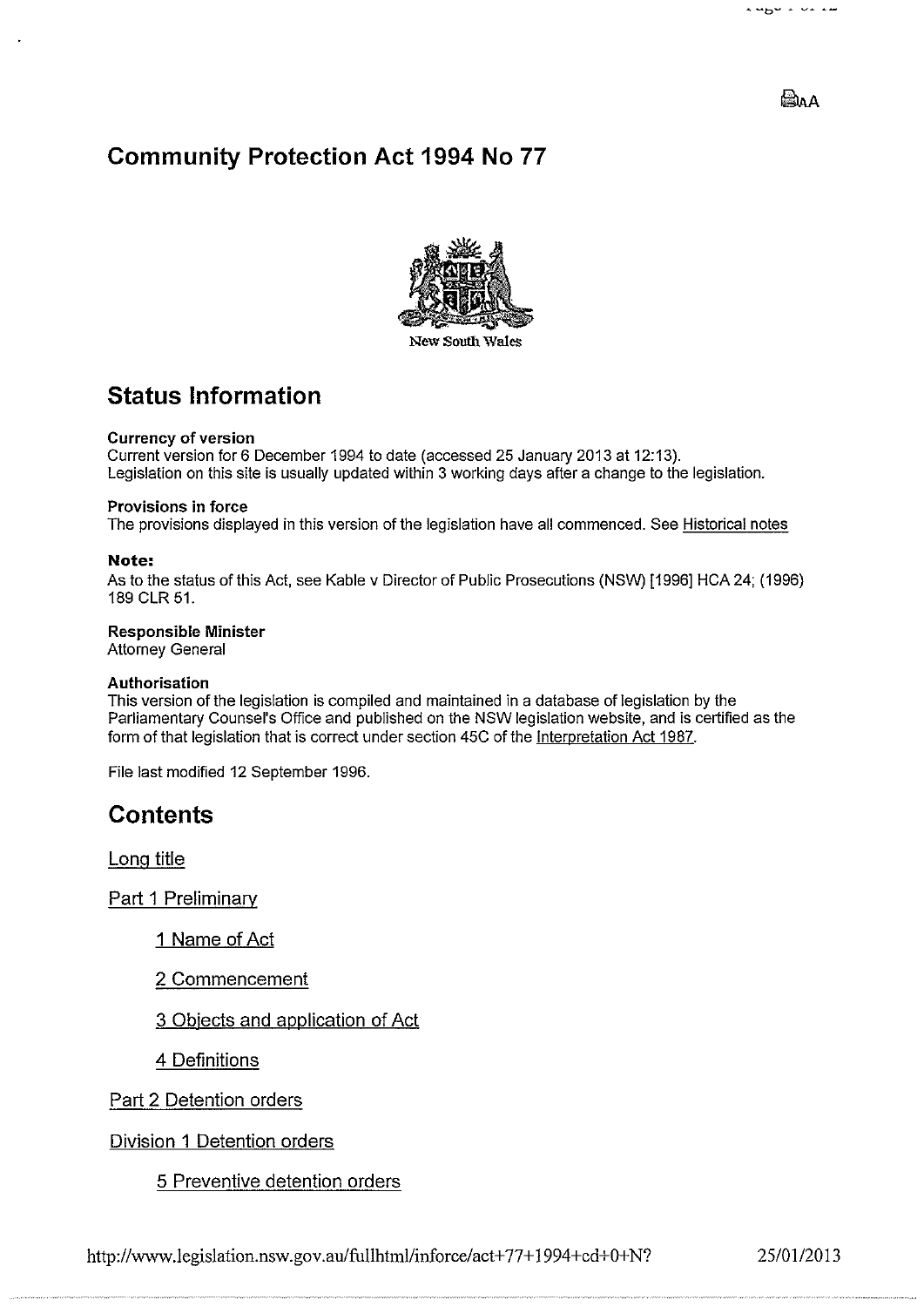6 Arrest warrants

7 Interim detention orders

8 Director of Public Prosecutions to make certain applications

9 Detention orders generally

10 Detention orders may not be made against persons under 16

11 Orders appointing assessors

12 Orders for medical, psychiatric or psychological treatment

13 Amendment and revocation of preventive detention orders

Division 2 Procedure before the Court

14 Nature of proceedings

15 Standard of proof

16 Conduct of proceedings generally

17 Hearings

18 Orders prohibiting publication of material that may identify persons

Division 3 Administration of preventive detention orders

19 Detention orders sufficient authority for detainees to be held in custody

20 Detention orders ineffective while detainees are otherwise in custody

21 Reports to be prepared

22 Detainees taken to be prisoners for certain purposes

23 Discharge of detainees from prison

Division 4 General

24 Exercise of jurisdiction by single Judge

25 Right of appeal

26 Jurisdiction of Court apart from Act not limited

Part 3 Miscellaneous

27 Costs

28 Protection of certain persons from liability

29 Bail Act 1978 not to apply

http://www.legislation.nsw.gov.au/fullhtml/inforce/act+77+1994+cd+0+N? 25/01/2013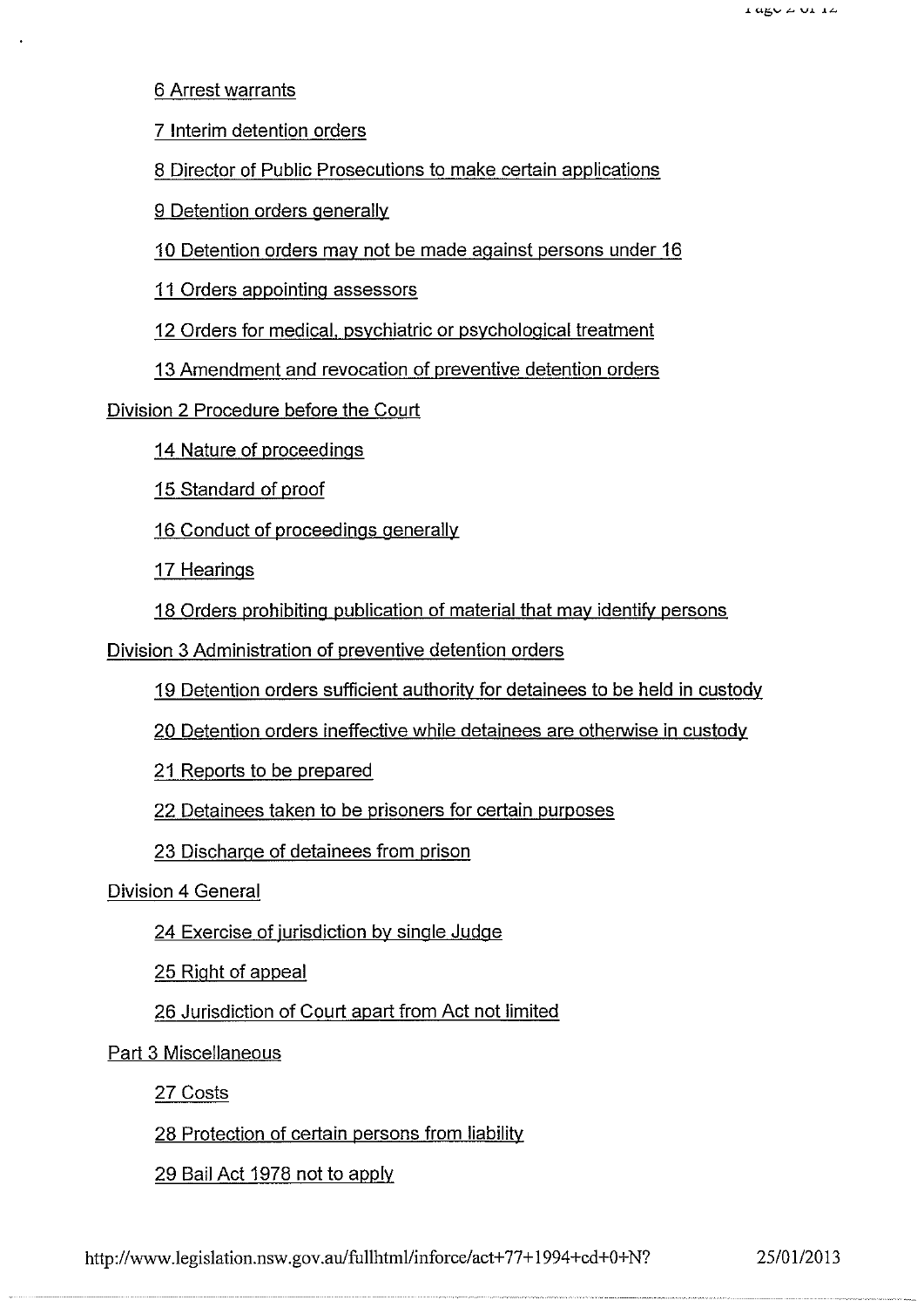## 30 Rules of court

## 31 Functions of Director of Public Prosecutions

## Historical notes



An Act to protect the community by providing for the preventive detention of persons who are, in the opinion of the Supreme Court, more likely than not to commit serious acts of violence.

## **Part 1 Preliminary**

## **1 Name of Act**

This Act may be cited as the *Community Protection Act 1994.* 

#### **2 Commencement**

This Act commences on a day or days to be appointed by proclamation.

## **3 Objects and application of Act**

- (I) The object of this Act is to protect the community by providing for the preventive detention (by order of the Supreme Court made on the application of the Director of Public Prosecutions) of Gregory Wayne Kable.
- (2) In the construction of this Act, the need to protect the community is to be given paramount consideration.
- (3) This Act authorises the making of a detention order against Gregory Wayne Kable and does not authorise the making of a detention order against any other person.
- (4) For the purposes of this section, Gregory Wayne Kable is the person of that name who was convicted in New South Wales on I August 1990 of the manslaughter of his wife, Hilary Kable.

#### **4 Definitions**

In this Act:

*assessor* means an assessor appointed by the Court under section 11.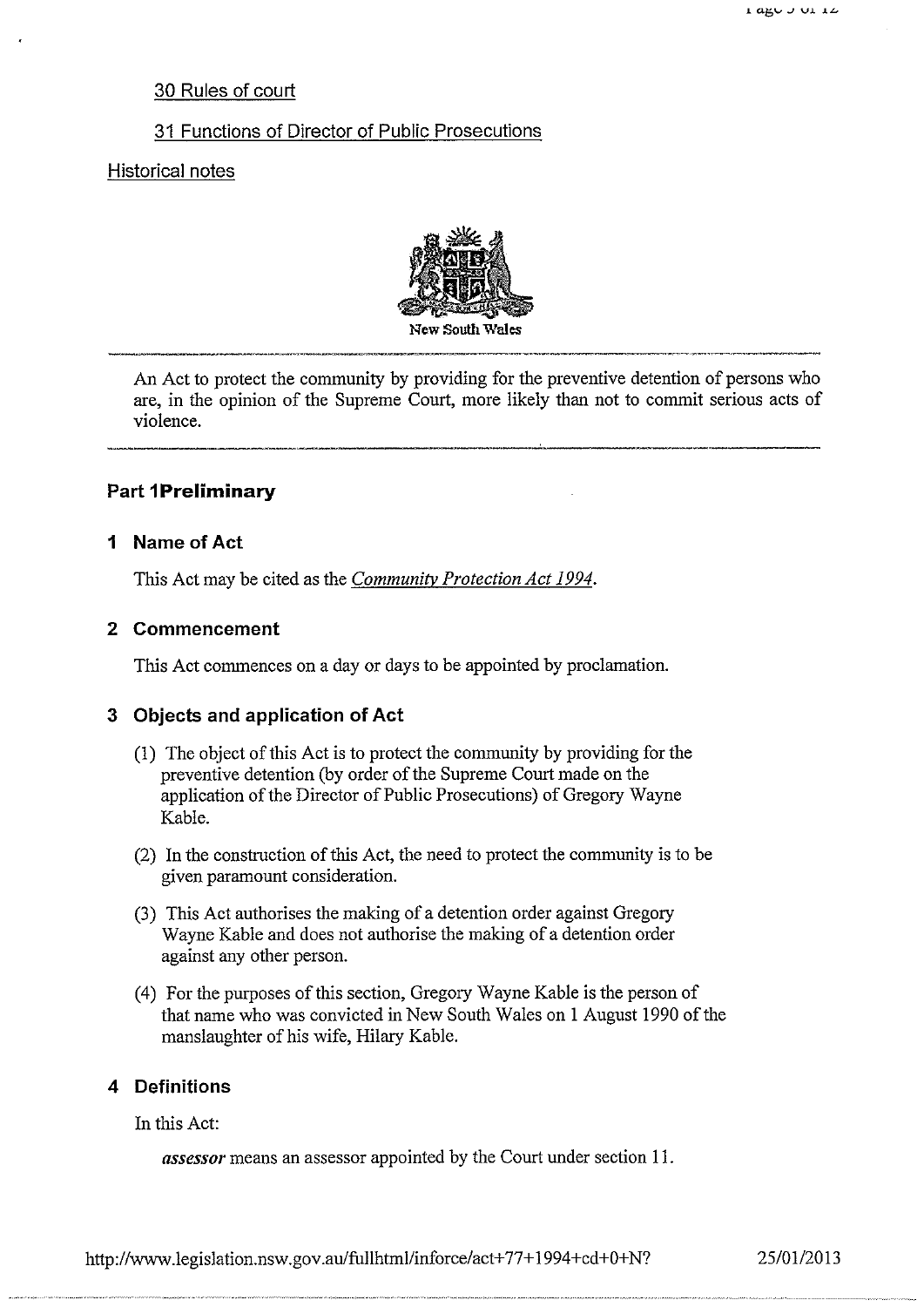*Court* means the Supreme Court of New South Wales.

*defendant* means a person against whom proceedings under this Act are being taken.

*detainee* means a person who is subject to a detention order.

*detention order* means a preventive detention order or an interim detention order.

*interim detention order* means an order referred to in section 7.

*preventive detention order* means an order referred to in section 5.

*prison* means a prison within the meaning of the *Prisons Act 1952.* 

*serious act of violence* means an act of violence, committed by one person against another, that has a real likelihood of causing death or serious injury to the other person or that involves sexual assault in the nature of an offence referred to in section 61I, 61J, 61K, 66A, 66B, 66C, 66D, 66F, 78H, 781, 78K, 78L or 80A of the *Crimes Act 1900.* 

#### **Part 2Detention orders**

## **Division 1 Detention orders**

#### **5 Preventive detention orders**

- (1) On an application made in accordance with this Act, the Court may order that a specified person be detained in prison for a specified period if it is satisfied, on reasonable grounds:
	- (a) that the person is more likely than not to commit a serious act of violence, and
	- (b) that it is appropriate, for the protection of a particular person or persons or the community generally, that the person be held in custody.
- (2) The maximum period to be specified in an order under this section is 6 months.
- (3) An order under this section may be made against a person:
	- (a) whether or not the person is in lawful custody, as a detainee or otherwise, and
	- (b) whether or not there are grounds on which the person may be held in lawful custody otherwise than as a detainee.
- ( 4) More than one application under this section may be made in relation to the same person.

#### **6 Arrest warrants**

(1) On an application made in accordance with this Act, the Court may issue a warrant for the arrest of the person against whom proceedings on an

http://www.legislation.nsw.gov.au/fullhtml/inforce/act+77+1994+cd+0+N? 25/01/2013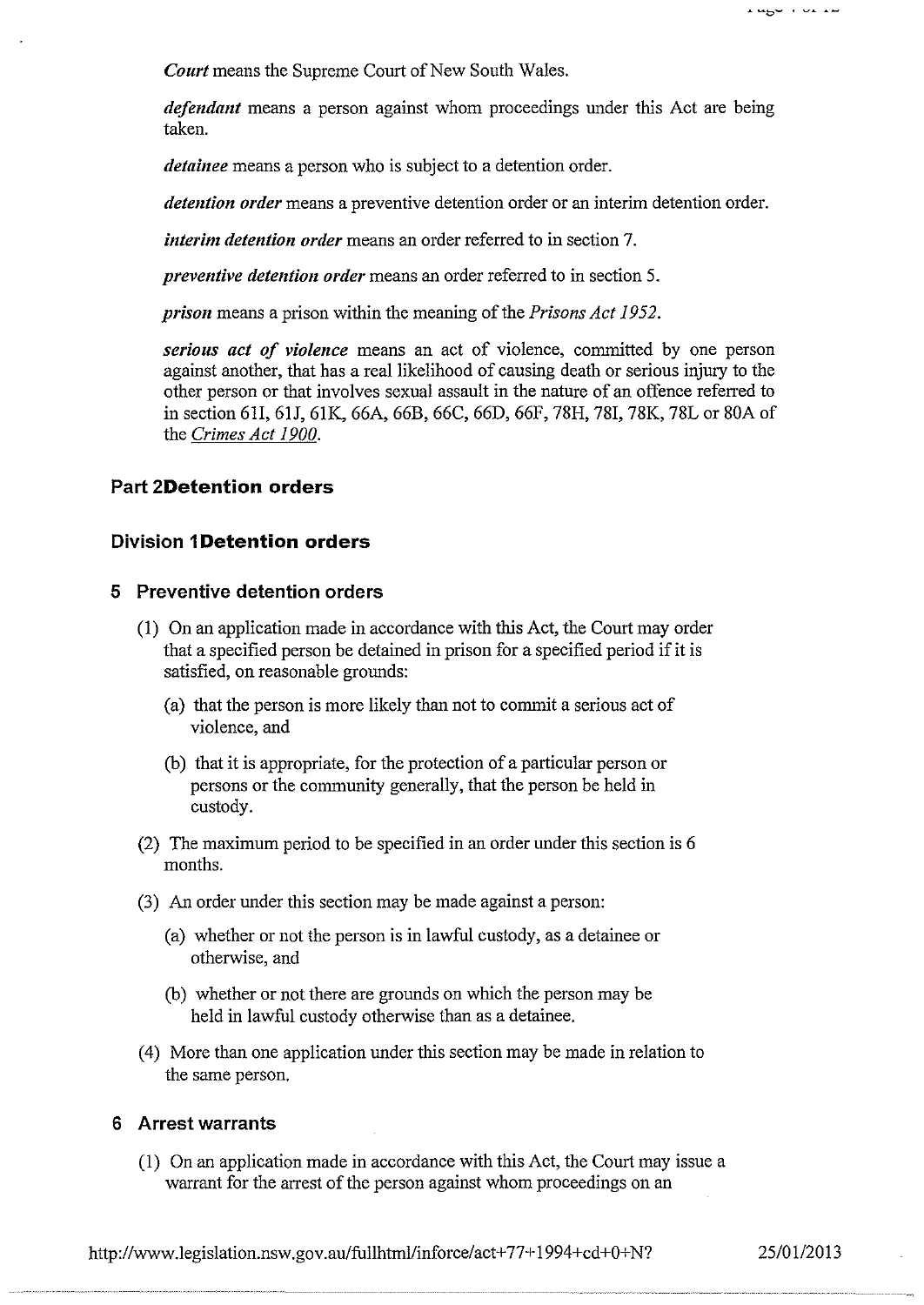application for a preventive detention order are pending if it is satisfied, on the basis of the information given to the Court in connection with the application, that there are reasonable grounds on which a preventive detention order may be made.

- (2) A wanant may be transmitted to the person to whom it is addressed by facsimile transmission, in which case the copy produced by the transmission is taken to be the original document.
- $(3)$  A person who is arrested under the authority conferred by a warrant under this section must be brought before the Court as soon as practicable and, in any case, within 72 hours of arrest.

## **7 Interim detention orders**

- (1) On an application made in accordance with this Act, the Court may order that the defendant in any proceedings on an application for a preventive detention order be detained in prison for such period (not exceeding 3 months) as the Court determines.
- (2) In particular, such an order (an *interim detention order)* may be made so as to enable:
	- (a) the defendant to be examined as referred to in section  $17(1)$  (c), or
	- (b) reports on the defendant to be prepared as refened to in section  $17(1)(d)$ , or
	- (c) other proceedings to be brought for the purpose of committing the defendant to custody or other involuntary detention,

before the Court determines the application.

- (3) On an application made in accordance with this Act or on its own motion, the Court may extend the period of an interim detention order for such further period (not exceeding 3 months) as the Court determines if it appears that the proceedings on the application for a preventive detention order will not be determined during the period cunently specified in the interim detention order.
- ( 4) An interim detention order ceases to have effect, regardless of its terms, when the proceedings on the application for a preventive detention order are determined.
- ( 5) An interim detention order may be made, and its period extended, in the absence of the defendant.

## **8 Director of Public Prosecutions to make certain applications**

Only the Director of Public Prosecutions may make an application refened to in section 5, 6 or 7.

## **9 Detention orders generally**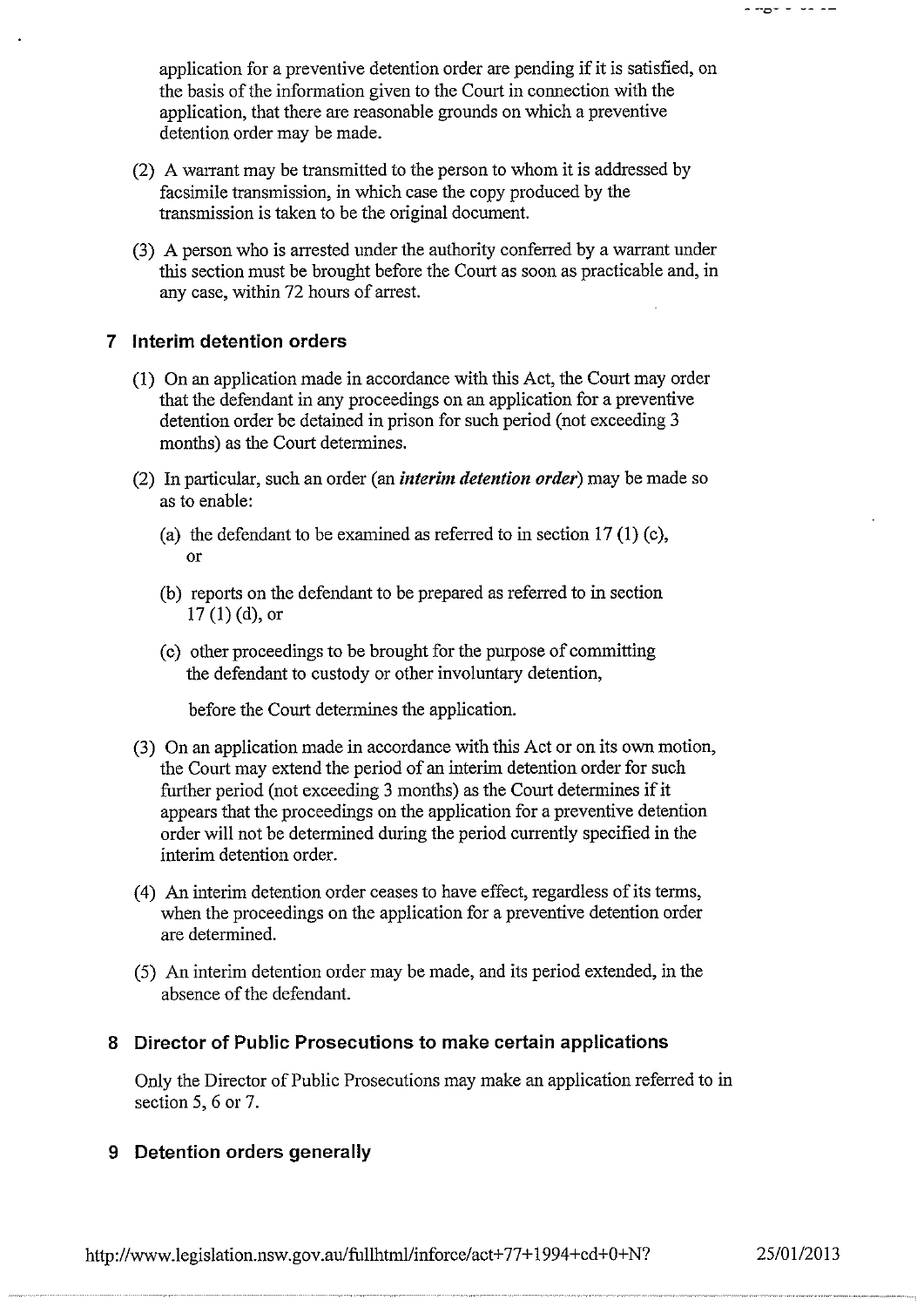- (1) A detention order may be made subject to such conditions (including a condition specifying the particular prison in which the detainee is to be detained) as the Court may determine.
- (2) A detention order takes effect on the date on which it is made or such later date as is specified in the order.

## **10 Detention orders may not be made against persons under 16**

A detention order may not be made against a person who is under the age of 16 years.

## **11 Orders appointing assessors**

On or as soon as practicable after making a preventive detention order, the Court must make a further order appointing one or more duly qualified medical practitioners, psychiatrists or psychologists as assessors to observe and report on the detainee during the period for which the order is in force.

# **12 Orders for medical, psychiatric or psychological treatment**

On making a detention order, or at any time while a detention order is in force, the Court may make a further order directing the Commissioner of Corrective Services to make specified medical, psychiatric or psychological treatment available to the detainee.

## **13 Amendment and revocation of preventive detention orders**

- (1) On the application of the Director of Public Prosecutions or a detainee, the Court:
	- (a) may amend a preventive detention order by reducing the period for which it is in force, or
	- (b) may revoke a preventive detention order.
- (2) In determining an application under this section, the Court must have regard to the most recent reports prepared under section 21.
- (3) More than one application under this section may be made in relation to the same preventive detention order.

# **Division 2Procedure before the Court**

# **14 Nature of proceedings**

Proceedings under this Act are civil proceedings and, to the extent to which this Act does not provide for their conduct, they are to be conducted in accordance with the law (including the rules of evidence) relating to civil proceedings.

# **15 Standard of proof**

The Court must not make a detention order against a person unless it is satisfied that the Director of Public Prosecutions' case has been proved on the balance of probabilities.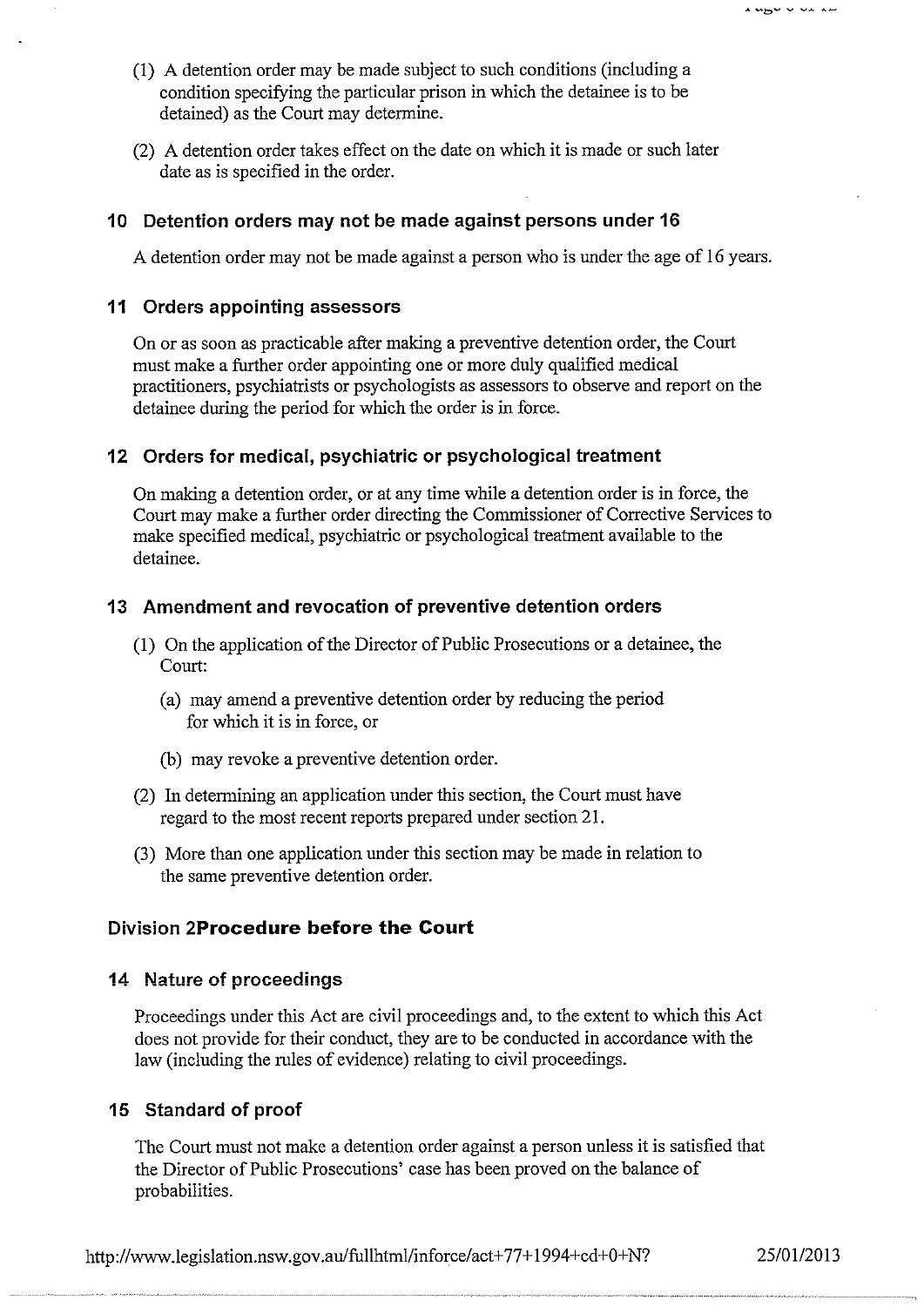## **16 Conduct of proceedings generally**

- (1) Proceedings on an application for a preventive detention order are to be commenced by summons in accordance with rules of court.
- (2) The Court may hear and determine an application for a preventive detention order in the absence of the defendant if it is satisfied:
	- (a) that the summons has been duly served on the defendant, or
	- (b) that the summons has not been duly served on the defendant but that all reasonable steps to do so have been taken.

## **17 Hearings**

- (1) In any proceedings under this Act, the Court:
	- (a) is bound by the rules of evidence, and
	- (b) may order the production of documents of the following kind in relation to the defendant:
		- (i) medical records and reports,
		- (ii) records and reports of any psychiatric in-patient service or prison,
		- (iii) reports made to, or by, the Offenders Review Board,
		- (iv) reports, records or other documents prepared or kept by any police officer,
		- (v) the transcript of any proceedings before, and any evidence tendered to, the Mental Health Review Tribunal, and
	- (c) may order an examination of the defendant to be carried out by one or more duly qualified medical practitioners, psychiatrists or psychologists, and
	- (d) may require the preparation of reports as to the defendant's condition and progress by such persons as it considers appropriate, and
	- (e) must have regard to any report made available to it under paragraph (d), and
	- (f) may, ifthe interests of justice so demand, exclude any person (other than a party to the proceedings or the party's legal representative) from the whole or any part of the proceedings.
- (2) This Act does not affect the right of any party to proceedings under this Act:
	- (a) to appear, either personally or by the party's legal representative, or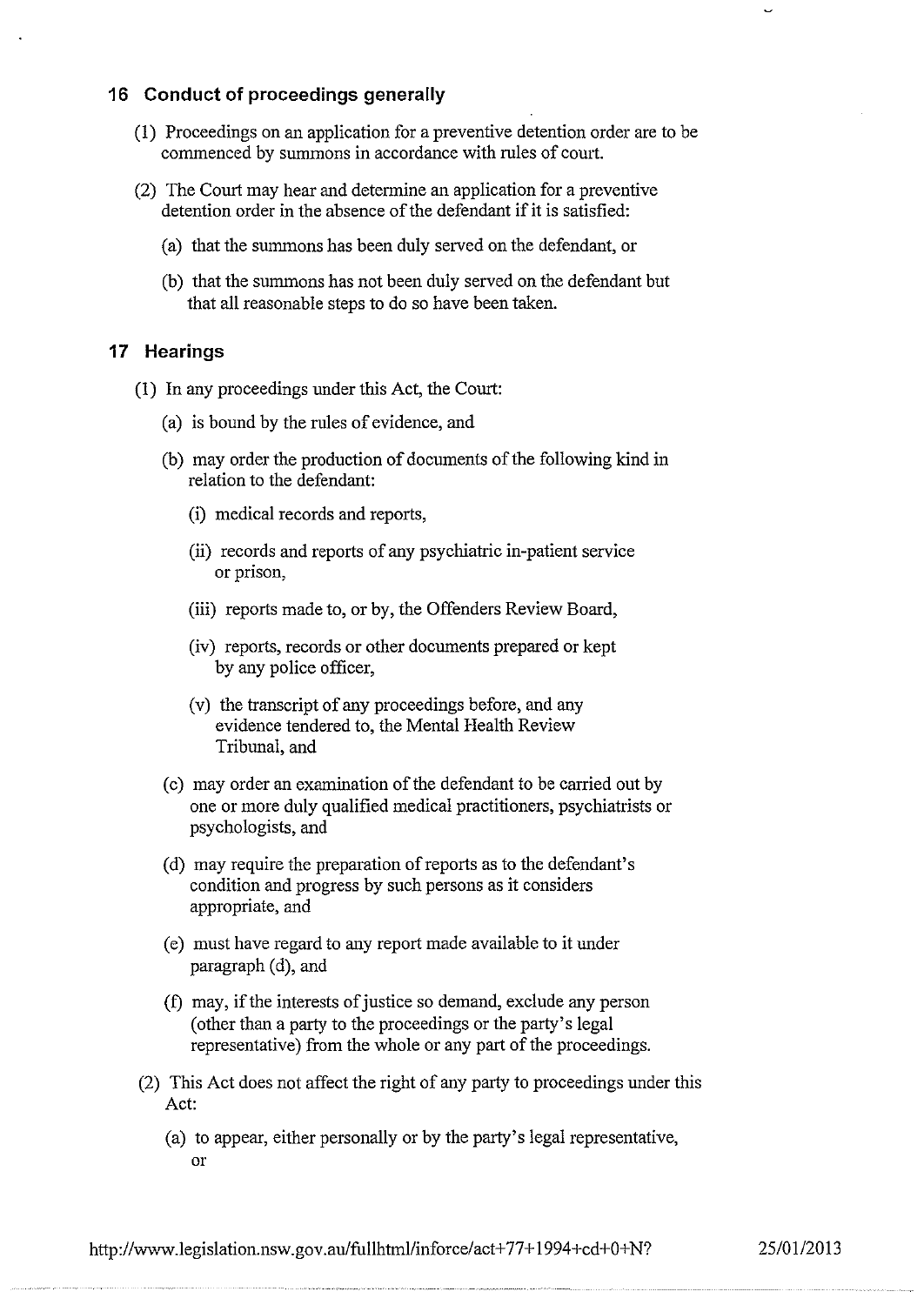- (b) to call witnesses and give evidence, or
- (c) to cross-examine witnesses, or
- (d) to make submissions to the Court on any matter connected with the proceedings.
- (3) Despite any Act or law to the contrary, the Court must receive in evidence any document or report of a kind referred to in subsection (1), or any copy of any such document or report, that is tendered to it in proceedings under this Act.

#### **18 Orders prohibiting publication of material that may identify persons**

- (1) The Court may, in or in connection with any proceedings under this Act, make an order prohibiting persons generally, or any named person or persons, from publishing or broadcasting the name of any person:
	- (a) who is a defendant or witness in the proceedings, or
	- (b) to whom the proceedings relate, or
	- (c) who is mentioned or otherwise involved in the proceedings.
- (2) Such an order has effect both during the proceedings and after the proceedings are disposed of.
- (3) For the purposes of this section, a reference to the name of a person includes a reference to any information, photograph, drawing or other material that identifies the person or is likely to lead to the identification of the person.

#### **Division 3Administration of preventive detention orders**

## **19 Detention orders sufficient authority for detainees to be held in custody**

A detention order is sufficient authority for the person against whom it is made to be held in custody in accordance with the terms of the order.

#### **20 Detention orders ineffective while detainees are otherwise in custody**

A detention order does not have effect while the person against whom it is made is lawfully in custody otherwise than under the order.

#### **21 Reports to be prepared**

- (1) While a preventive detention order is in force:
	- (a) the assessor or assessors appointed for the detainee, and
	- (b) the Commissioner of Corrective Services,

are to make reports to the Director of Public Prosecutions on the detainee's condition and progress.

(2) Reports under this section must be prepared:

http://www.legislation.nsw.gov.au/fullhtml/inforce/act+77+1994+cd+0+N? 25/01/2013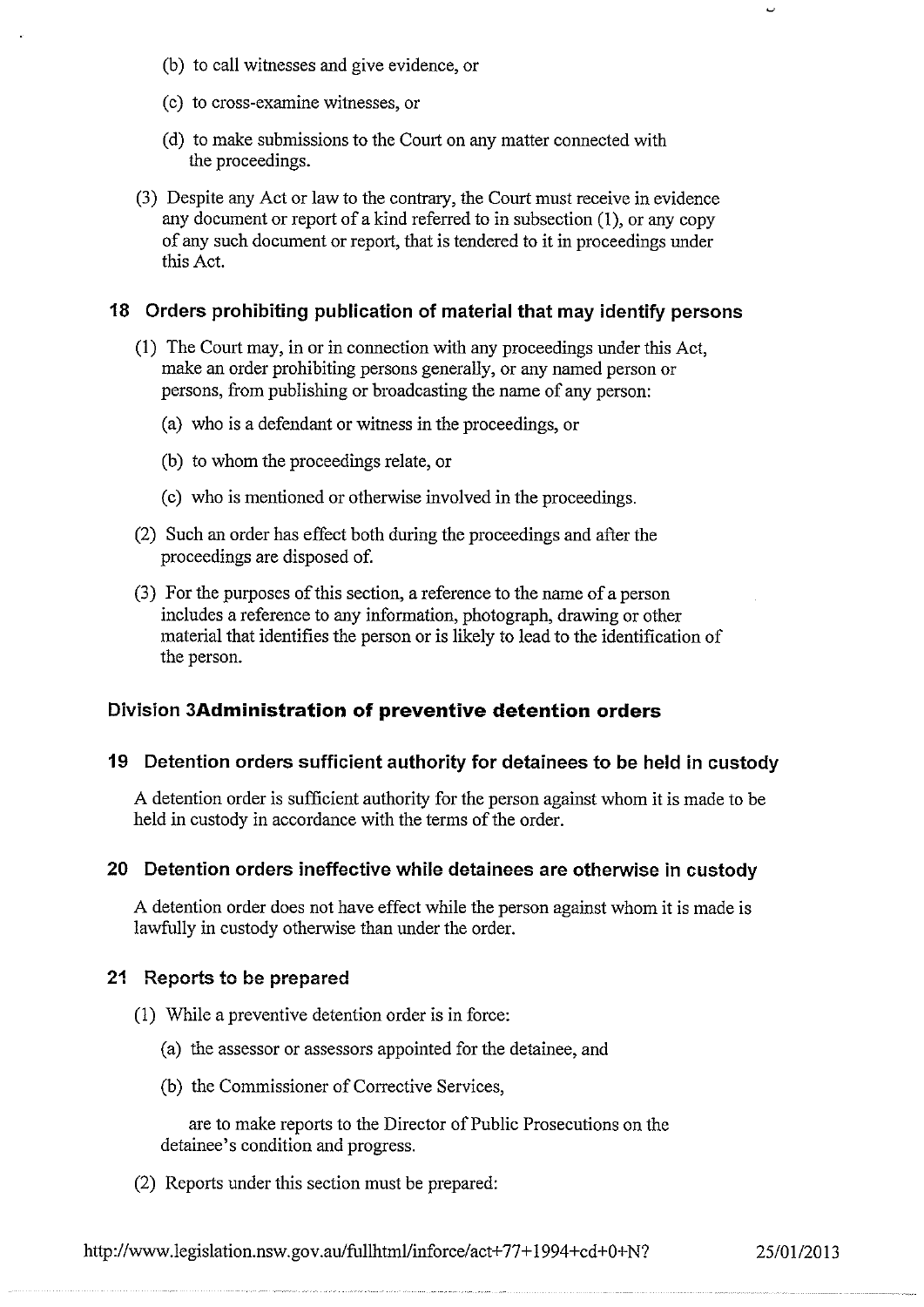- (a) at least once during the period for which the preventive detention order is in force, and
- (b) whenever else the Director of Public Prosecutions so requires.
- (3) A report prepared by an assessor or by the Commissioner of Corrective Services must contain particulars with respect to the following matters:
	- (a) a description of the general behaviour of the detainee during the period to which the report relates,
	- (b) an opinion as to whether or not the detainee is still more likely than not to commit a serious act of violence,
	- (c) an opinion as to whether or not it is still appropriate, for the protection of a particular person or persons or the community generally, that the person be held in custody,
	- (d) an opinion as to whether the detainee should remain in the prison in which the detainee is currently detained or be transferred to another prison.
- ( 4) A report prepared by an assessor must also contain particulars with respect to the following matters:
	- (a) a description of the current state of the detainee's medical, psychiatric and psychological condition,
	- (b) a description of any medical, psychiatric or psychological treatment made available to the detainee during the period to which the report relates,
	- (c) a description of any medical, psychiatric or psychological treatment undergone by the detainee during the period to which the report relates,
	- (d) an opinion as to whether any medical, psychiatric or psychological treatment (whether of the same kind as that made available during the period to which the report relates or of another kind) should be made available to the detainee during the remainder of the period for which the detention order is in force.
- (5) Particulars of an opinion must include particulars of the grounds on which the opinion is formed.

#### **22 Detainees taken to be prisoners for certain purposes**

- ( 1) A detainee is taken to be a prisoner within the meaning of *thePrisons Act 1952.*
- (2) A detainee is taken to be required by law to be in custody in prison for the purposes of section 352AA of the *Crimes Act 1900.*
- (3) In any other Act (other than the *Sentencing Act 1989)* or any instrument under any such Act:

http://www.legislation.nsw.gov.au/fullhtml/inforce/act+77+1994+cd+0+N? 25/01/2013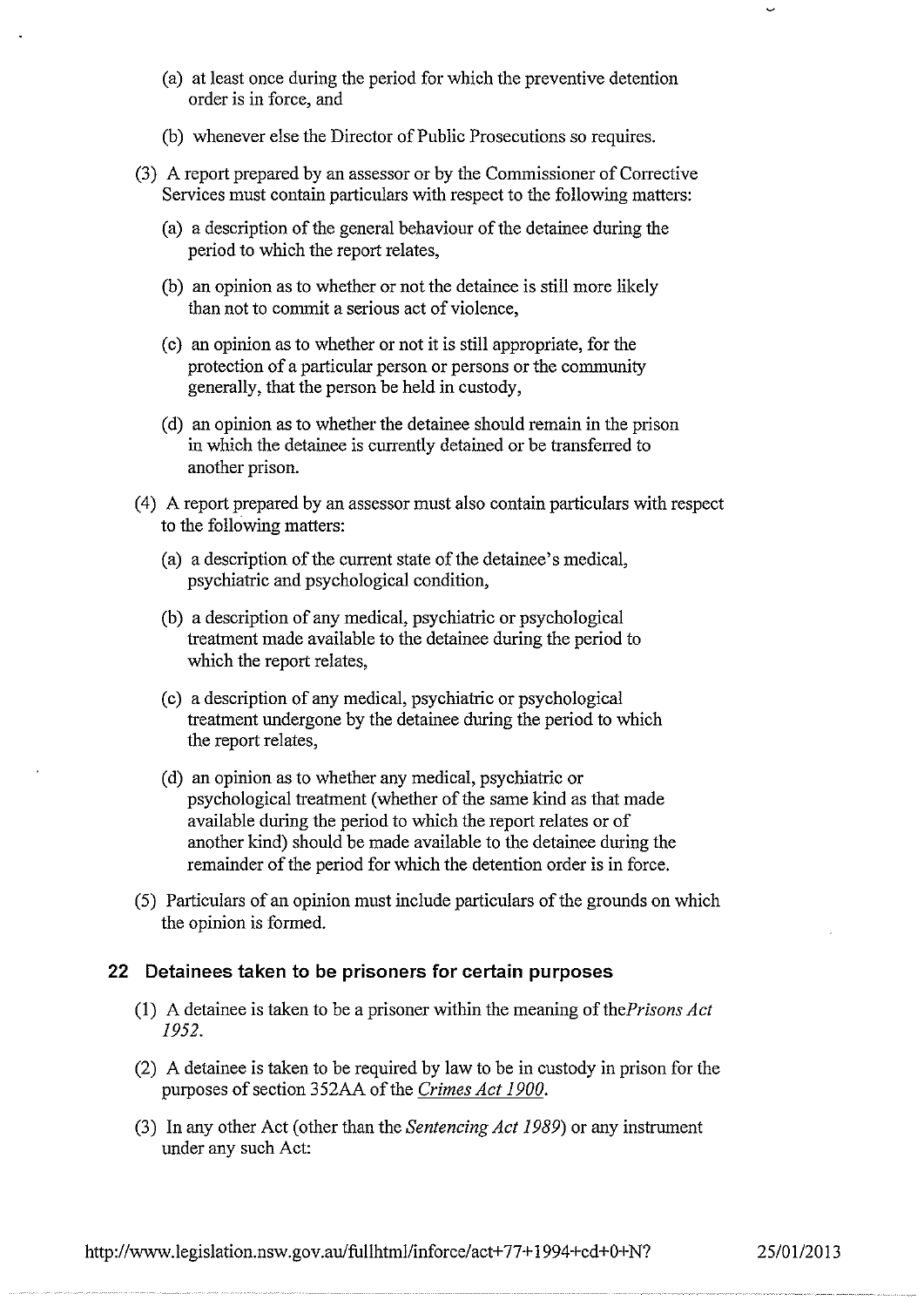- (a) a reference to a sentence of imprisonment includes a reference to a detention order, and
- (b) a reference to a term of imprisonment includes a reference to the period for which a detention order is in force.
- ( 4) The *Sentencing Act 1989* does not apply to or in respect of a detention order or a detainee.

# **23 Discharge of detainees from prison**

- (1) A detainee must be discharged from prison at the expiry of the detention order to which the detainee is subject unless there is lawful reason for continuing to hold the detainee in custody.
- (2) A detainee must not be discharged from prison, or allowed leave of absence from prison, otherwise than:
	- (a) at the expiry of the detention order to which the detainee is subject, or
	- (b) in accordance with an order made by the Court.
- (3) This section applies despite any other Act or law to the contrary.

# **Division 4General**

## **24 Exercise of jurisdiction by single Judge**

The jurisdiction of the Court under this Act is exercisable by a single Judge.

# **25 Right of appeal**

- (1) An appeal to the Court of Appeal lies from any determination of the Court to make, or to refuse to make, a preventive detention order.
- (2) An appeal may be on a question of law, a question of fact or a question of mixed law and fact.
- (3) The making of an appeal does not stay the operation of a detention order.

# **26 Jurisdiction of Court apart from Act not limited**

Nothing in this Act limits the jurisdiction of the Court apart from this Act.

# **Part 3Miscellaneous**

## **27 Costs**

- (1) A person is entitled to legal aid within the meaning of the Legal Aid *Commission Act 1979* for the costs incurred by or on behalf of the person for or in connection with:
	- (a) proceedings brought against the person under this Act, or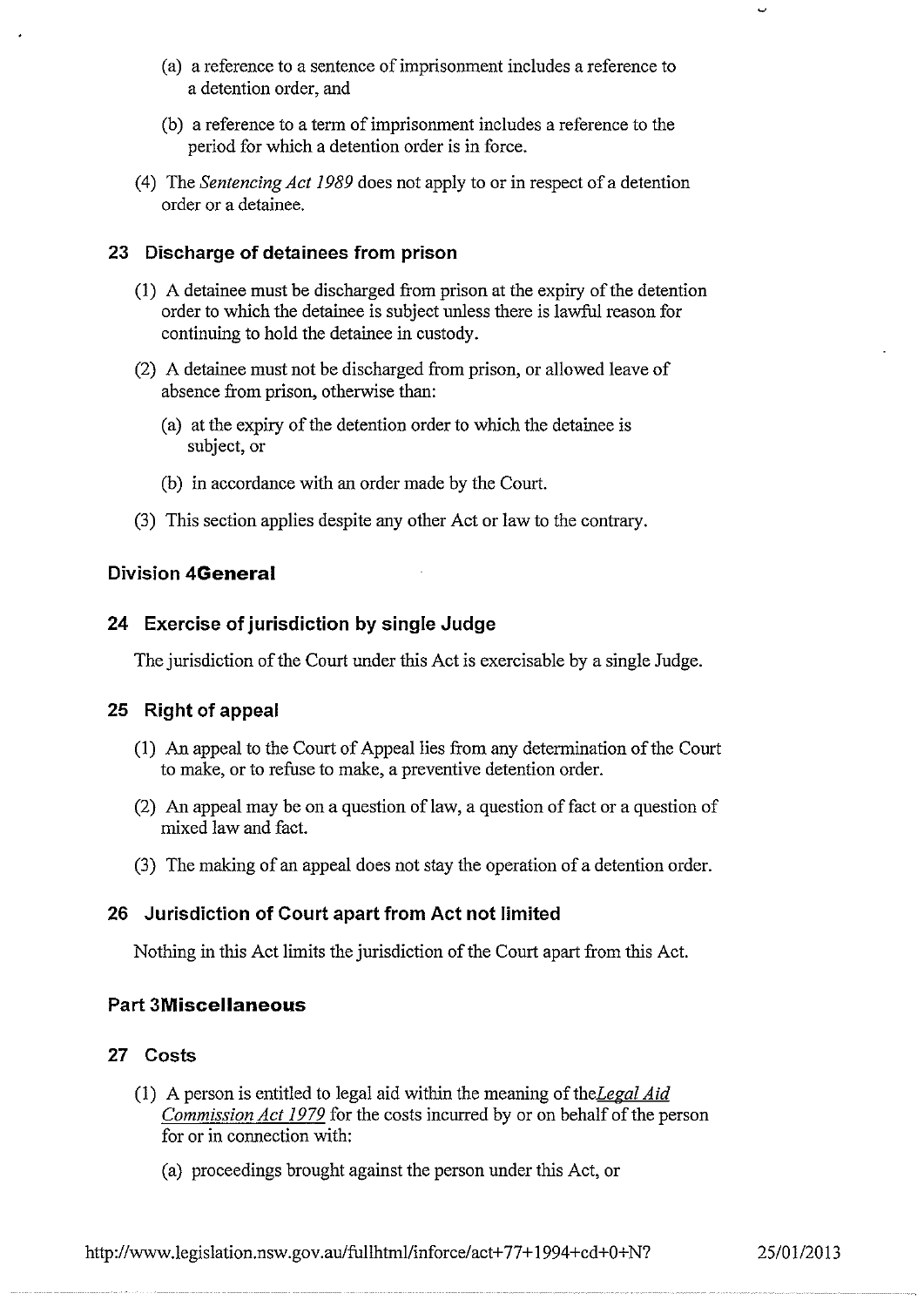- (b) proceedings by way of appeal from any decision of the Court in proceedings brought against the person under this Act.
- (2) The nature and extent of legal aid to which a person is entitled under this section, and the terms and conditions on which it is to be provided, are to be determined by the Legal Aid Commission in accordance with the *Legal Aid Commission Act 1979.*

## **28 Protection of certain persons from liability**

No action lies against any person (including the State) for or in respect of any act or omission done or omitted by the person so long as it was done or omitted in good faith for the purposes of, or in connection with the administration or execution of, this Act.

# **29 Bail Act 1978 not to apply**

The *Bail Act 1978* does not apply to or in respect of a person who is a defendant in proceedings under this Act.

## **30 Rules of court**

- (I) Rules of court may be made under the *Supreme Court Act 1970* for regulating the practice and procedure of the Court in respect of proceedings under this Act.
- (2) This section does not limit the rule-making powers conferred by the *Supreme Court Act 1970.*

## **31 Functions of Director of Public Prosecutions**

- (1) The Director of Public Prosecutions has the powers, authorities duties and functions conferred or imposed on the Director of Public Prosecutions by this Act.
- (2) This section does not limit the powers, authorities duties and functions conferred or imposed on the Director of Public prosecutions by or under any other Act.

# **Historical notes**

| The following abbreviations are used in the Historical notes: |                    |            |                     |                |                  |  |  |  |
|---------------------------------------------------------------|--------------------|------------|---------------------|----------------|------------------|--|--|--|
| Am                                                            | amended            | LW         | legislation website | Sch            | Schedule         |  |  |  |
| Cl                                                            | clause             | No         | number              | Schs           | <b>Schedules</b> |  |  |  |
| ClI                                                           | clauses            | р          | page                | Sec            | section          |  |  |  |
| Div                                                           | Division           | pp         | pages               | Secs           | sections         |  |  |  |
| Divs                                                          | <b>Divisions</b>   | <b>Reg</b> | Regulation          | Subdiv         | Subdivision      |  |  |  |
| igg.                                                          | Government Gazette | Regs       | Regulations         | <b>Subdivs</b> | Subdivisions     |  |  |  |
| Ins                                                           | inserted           | Rep        | repealed            | Subst          | substituted      |  |  |  |

**The following abbreviations are used in the Historical notes:** 

# **Table of amending instruments**